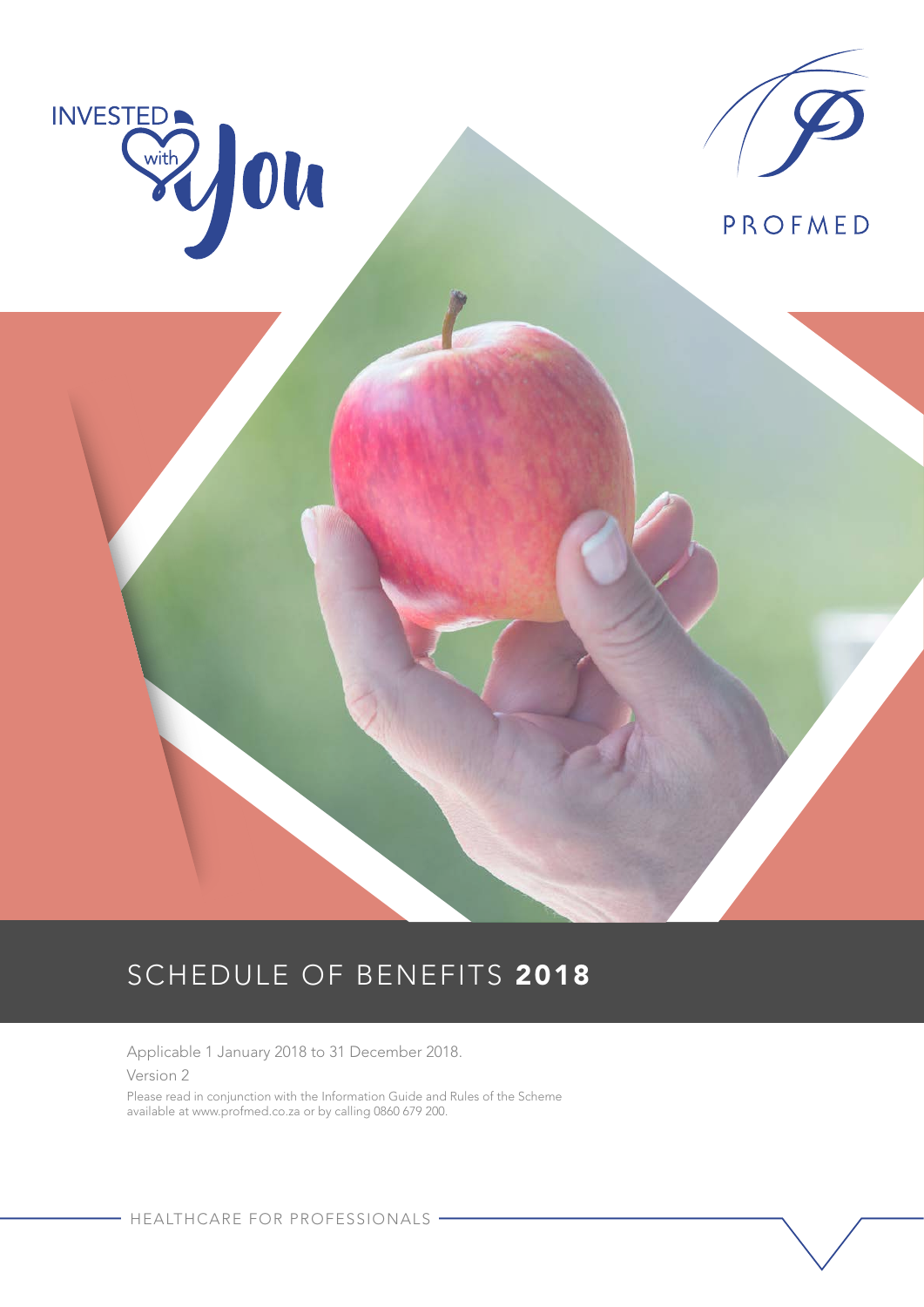# INDEX

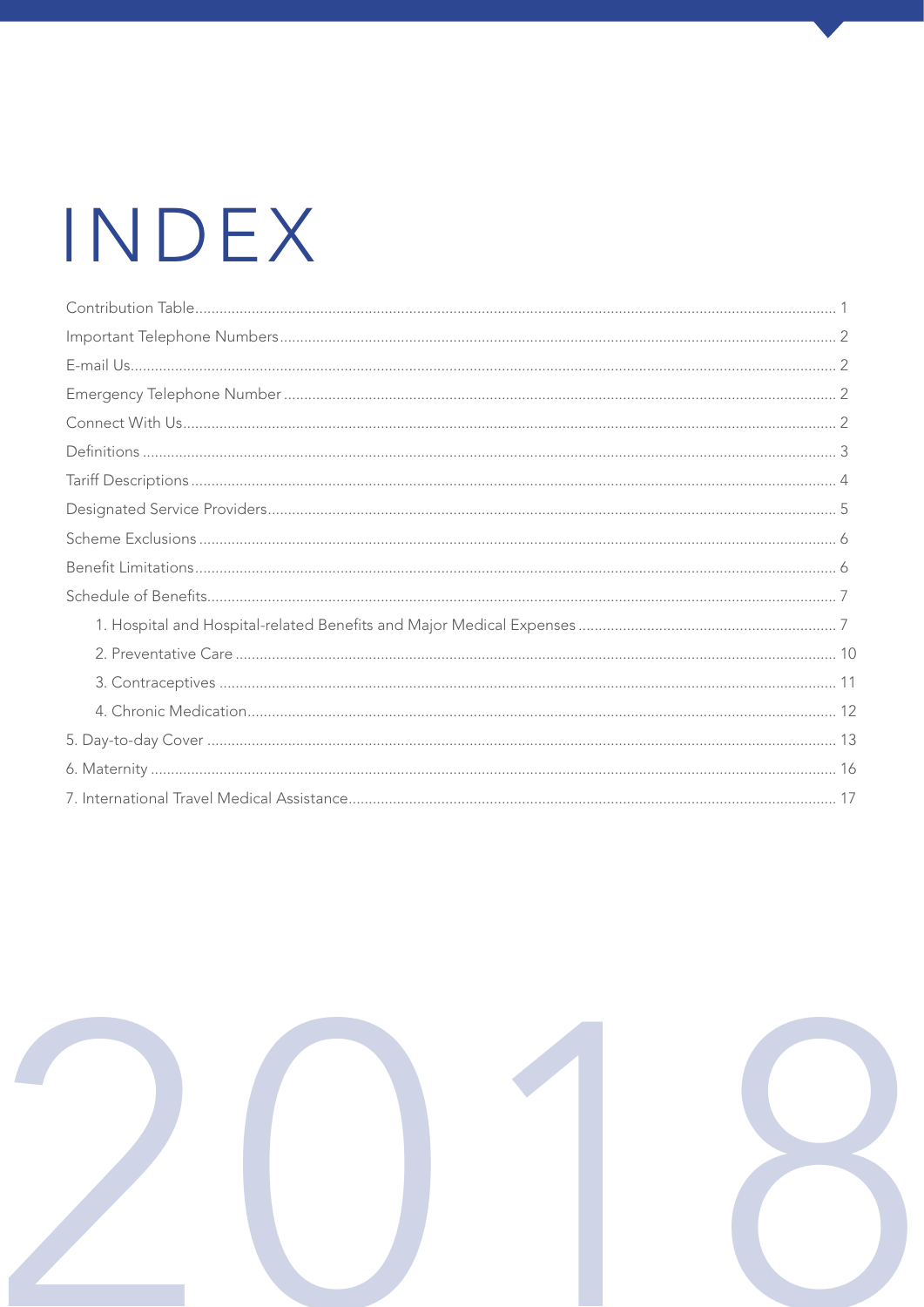Contributions

### CONTRIBUTION TABLE

| Monthly Income R0 - R5 000 |                    |                                |                                |                       |                  |  |  |
|----------------------------|--------------------|--------------------------------|--------------------------------|-----------------------|------------------|--|--|
|                            | <b>ProPinnacle</b> | <b>ProSecure Plus</b>          | <b>ProSecure</b>               | <b>ProActive Plus</b> | <b>ProActive</b> |  |  |
| Adult                      |                    |                                |                                |                       | R689             |  |  |
| Adult dependant            |                    |                                |                                |                       | R689             |  |  |
| Child                      |                    |                                |                                |                       | R441             |  |  |
|                            |                    |                                |                                |                       |                  |  |  |
|                            |                    | Monthly Income R5 001 - R9 000 |                                |                       |                  |  |  |
|                            | <b>ProPinnacle</b> | <b>ProSecure Plus</b>          | <b>ProSecure</b>               | <b>ProActive Plus</b> | <b>ProActive</b> |  |  |
| Adult                      |                    |                                | R <sub>2</sub> 30 <sub>2</sub> |                       | R1 138           |  |  |
| Adult dependant            |                    |                                | R <sub>2</sub> 30 <sub>2</sub> |                       | R1 138           |  |  |
| Child                      |                    |                                | R1 043                         |                       | R510             |  |  |
|                            |                    |                                |                                |                       |                  |  |  |

| Monthly Income R9 001 +                                                                                      |                    |                    |                    |                    |                  |  |  |
|--------------------------------------------------------------------------------------------------------------|--------------------|--------------------|--------------------|--------------------|------------------|--|--|
| <b>ProActive Plus</b><br><b>ProPinnacle</b><br><b>ProSecure Plus</b><br><b>ProActive</b><br><b>ProSecure</b> |                    |                    |                    |                    |                  |  |  |
| Adult                                                                                                        | R6 668             | R3 907             | R3 201             | R <sub>1</sub> 751 | R1 528           |  |  |
| Adult dependant                                                                                              | R6 185             | R <sub>3</sub> 615 | R <sub>2</sub> 964 | R1 628             | R1 412           |  |  |
| Child                                                                                                        | R <sub>2</sub> 000 | R1 522             | R <sub>1</sub> 250 | R683               | R <sub>595</sub> |  |  |

### Notes:

- 1. Members applying for the rates below R9 000 monthly income must submit proof of gross monthly income from all sources. If a member registers his spouse or partner as a dependant, proof of the higher of the member's or spouse's or partner's income from all sources must be provided, i.e. latest three months' bank statements of all bank accounts, a tax directive from SARS or the latest tax return. Proof of income must be provided to the Scheme annually by end-February.
- 2. Adult dependant rates apply from age 21.
- 3. If the dependant is studying and is dependent on the principal member, child rates apply up to age 28. Thereafter rates will default to adult dependant rates.
- 4. Proof of dependence, i.e. latest three month's bank statments of all bank accounts, and annual proof of study, i.e. proof of registration from academic institution, must be provided to the Scheme in terms of 3 above. If proof is not received annually by the Scheme by end-February, rates will default to adult dependant rates.
- 5. It is the responsibility of the Member to submit proof of study and dependence annually by end February, failing which contributions will be amended accordingly, with effect from 1 March.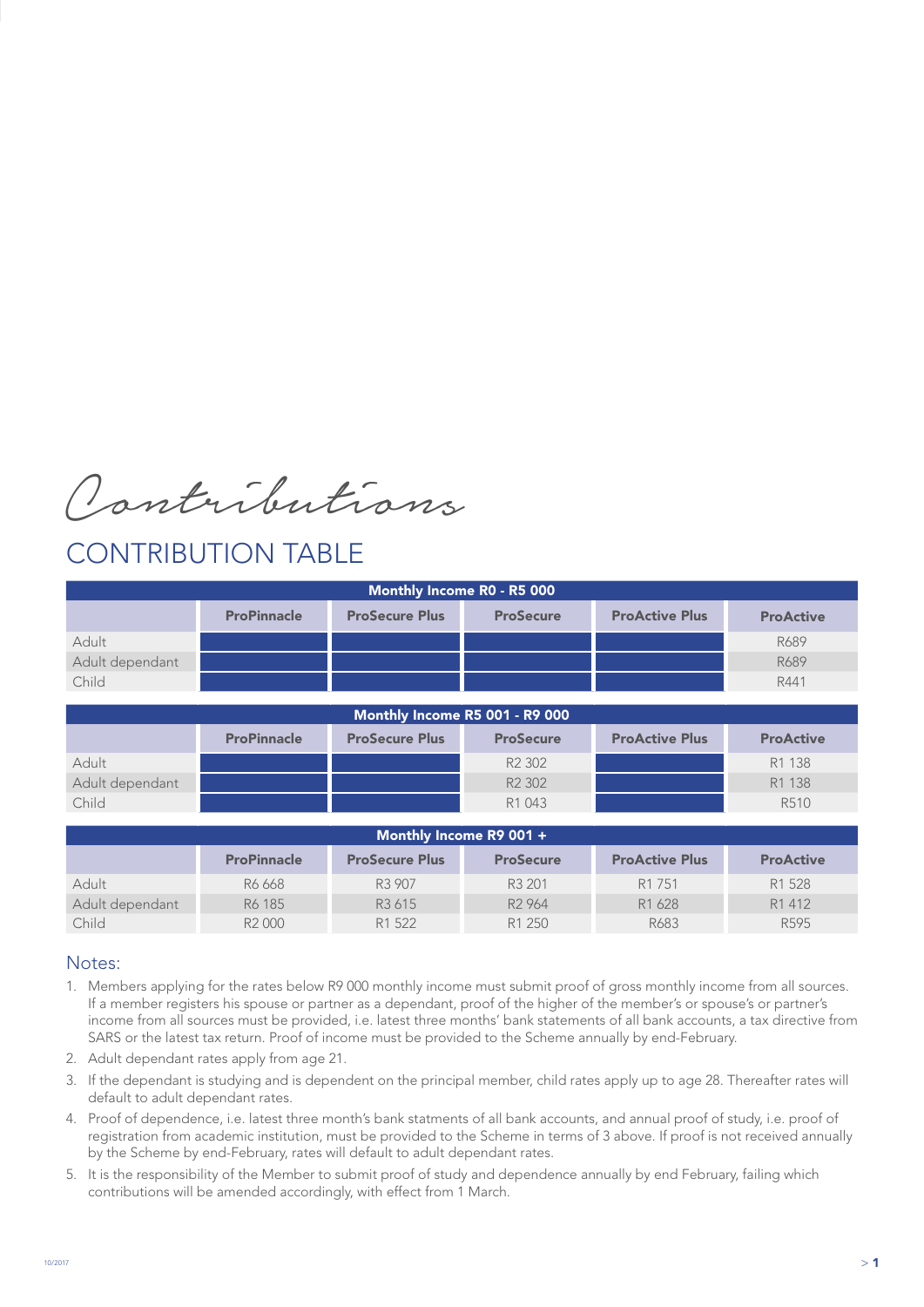Get in touch

# IMPORTANT TELEPHONE NUMBERS

| +27 12 679 4411 |
|-----------------|
|                 |
| +27 12 679 4438 |
|                 |
|                 |
|                 |
| +27 12 679 4438 |
| +27 12 679 4411 |
|                 |
|                 |
|                 |

### E-mail Us

|                                | <b>Within and Outside RSA</b>     |
|--------------------------------|-----------------------------------|
| Client Services & General      | info@profmed.co.za                |
| Claims (no faxed claims)       | claims@profmed.co.za              |
| International Travel Claims    | internationalclaims@profmed.co.za |
| International Travel Enquiries | internationalinfo@profmed.co.za   |
| <b>Profmed Baby Enquiries</b>  | profmedbaby@profmed.co.za         |

### Emergency Telephone Numbers

|                                          | <b>Within and Outside RSA</b> |
|------------------------------------------|-------------------------------|
| Emergency medical assistance outside RSA | +27 11 541 1225               |
| Emergency medical assistance within RSA  | 082 911                       |
| Assistance for trauma and HIV exposure   | 0861 776 363                  |

### Connect With Us

| <b>External</b><br>Facebook http://www.facebook.com/Profmed |  |
|-------------------------------------------------------------|--|
| [11] LinkedIn http://www.linkedin.com/company/profmed       |  |
| Download the Profmed app from your smartphone store         |  |
| Twitter https://twitter.com/Profmed_SA                      |  |
|                                                             |  |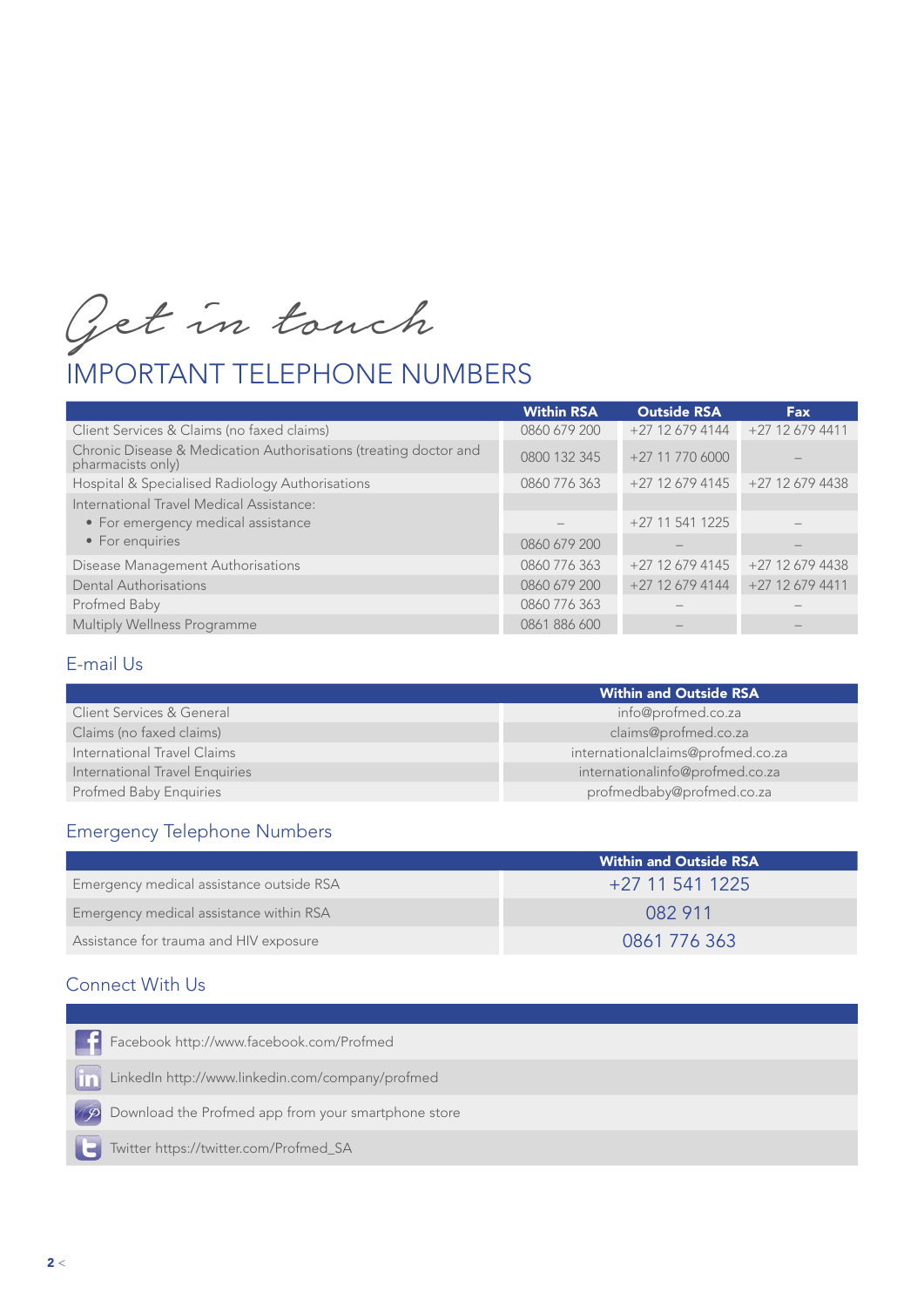What's what

### DEFINITIONS

| <b>Member</b>            | The principal member of the Scheme in terms of the rules                                                                |
|--------------------------|-------------------------------------------------------------------------------------------------------------------------|
| <b>Beneficiary</b>       | The member and any of his/her dependants registered on the Scheme entitled to receive benefits in terms<br>of the rules |
| <b>Family</b>            | The total constitution of a member and his/her dependants registered on the Scheme in terms of<br>the rules             |
| M                        | Member                                                                                                                  |
| $M+1$                    | Member plus one dependant                                                                                               |
| $M+2$                    | Member plus two dependants                                                                                              |
| $M+3$                    | Member plus three dependants                                                                                            |
| <b>Maximum</b>           | Maximum benefit payable for a family larger than the family sizes indicated for a particular benefit                    |
| "Off-label"              | Medication utilised for a condition for which it is not specifically registered                                         |
| <b>Single Exit Price</b> | The retail price of medication as determined by legislation                                                             |
|                          |                                                                                                                         |

### Day-to-day Limit

Annual overall limit imposed on specific acute, out-of-hospital benefits. Sub-limits on these benefits are subject to availability of funds in the annual overall day-to-day limit. Funds in the annual overall limit can only be accessed through the relevant available sub-limits, where applicable.

#### Prescribed Minimum Benefits (PMBs)

The minimum benefit a scheme is required to cover in respect of the diagnosis and treatment of the 270 conditions, as required by legislation. This Schedule of Benefits is subject to the provisions of the Medical Schemes Act No. 131 of 1998 and Regulations relating to the prescribed minimum benefits. Profmed provides cover for 270 conditions listed in the PMBs as well as the 26 chronic conditions listed in the Chronic Disease List (CDL) in accordance with the provisions of the Act and Regulations.

The 26 prescribed chronic conditions include the following: Addison's Disease, Asthma, Bipolar Mood Disorder, Bronchiectasis, Cardiac Failure, Cardiomyopathy Disease, Chronic Obstructive Pulmonary Disorder, Chronic Renal Disease, Coronary Artery Disease, Crohn's Disease, Diabetes Insipidis, Diabetes Mellitus Types 1 & 2, Dysrhythmias, Epilepsy, Glaucoma, Haemophilia, HIV/AIDS, Hyperlipidaemia, Hypertension, Hypothyroidism, Multiple Sclerosis, Parkinson's Disease, Rheumatoid Arthritis, Schizophrenia, Systemic Lupus Erythematosus and Ulcerative Colitis. The diagnosis, treatment and care costs of these conditions will be paid in full provided these services are obtained from Profmed's designated service provider networks, where applicable. However, if such services are obtained voluntarily from a provider other than a DSP, the member will be liable for the balance of the account or the balance will be deducted from the relevant day-to-day benefit, subject to availability of funds. If the service is **involuntarily** obtained from a provider other than a DSP, the service will be paid in terms of the PMB legislation.

All PMB treatment will be subject to the application of treatment protocols and formularies, which will be more or less restrictive depending on the option chosen by the member. Costs in respect of PMBs that exceed the formulary, reference pricing, rules and protocols will be the responsibility of the member.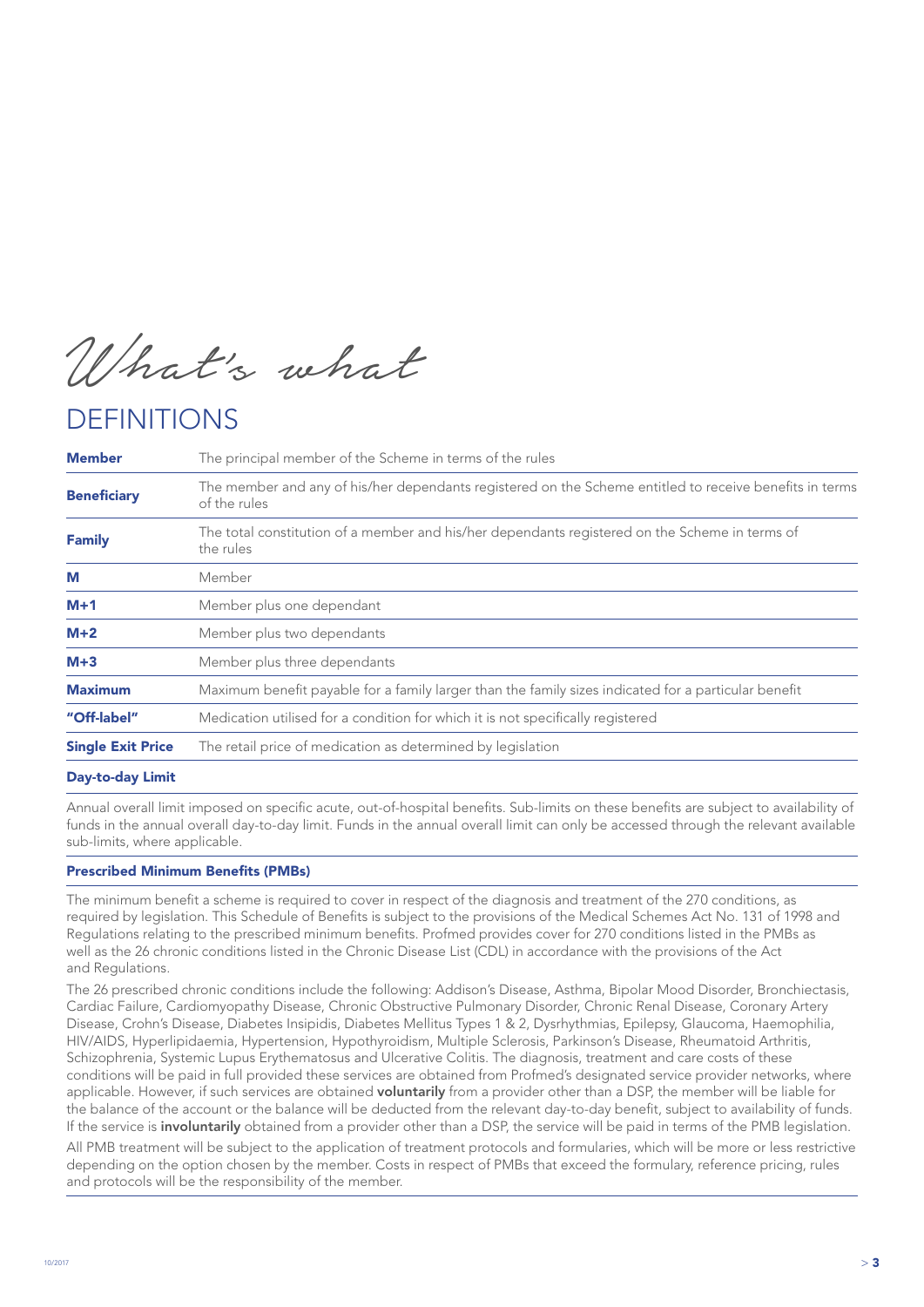### Designated Service Provider (DSP)/Designated Service Provider Network (DSPN)

A healthcare service provider (DSP) or network of healthcare service providers (DSPN) who are contracted by the Scheme to provide diagnosis, services, treatment, medicine or facilities to members in terms of both PMBs and non-PMBs at a negotiated rate. Services obtained from a non-DSP will be reimbursed at the rate negotiated by Profmed with the DSPN.

#### Pre-authorisation

Pre-authorisation must be obtained for hospitalisation and certain major medical treatment and procedures. Pre-authorisation is not a guarantee of payment and benefits are paid in accordance with the relevant protocols and Scheme rules, subject to availability of funds. Authorised services or treatment must commence within three months of authorisation, after which the authorisation is no longer valid. Authorisation does not include the fees charged by the attending medical practitioners.

It is the member's responsibility to obtain pre-authorisation, which should be obtained at least seven days prior to the commencement of treatment or services. In case of emergencies that occur after hours or on weekends and public holidays, authorisation must be obtained the next working day.

Profmed does not prescribe the treatment members should undergo but will only fund treatment in accordance with the Scheme rules and protocols and that is clinically appropriate and evidence based, subject to PMB legislation.

#### SADC Region

The region known as the Southern African Development Community, namely Angola, Botswana, Democratic Republic of the Congo, Lesotho, Madagascar, Malawi, Mauritius, Mozambique, Namibia, Seychelles, South Africa, Swaziland, Tanzania (including Zanzibar), Zambia and Zimbabwe.

### TARIFF DESCRIPTIONS

#### Services obtained at a tariff higher than that provided on any given option will be paid at the tariff specific to each option, subject to PMB legislation.

| <b>Profmed Tariff</b>            | The Profmed base tariff                                                                                                |
|----------------------------------|------------------------------------------------------------------------------------------------------------------------|
| <b>Profmed Dental Tariff</b>     | 135% of Profmed Tariff for consultations and procedures                                                                |
| <b>Profmed Negotiated Tariff</b> | Negotiated by Profmed with particular providers and the various hospital groups and specific<br>to each group          |
| <b>Profmed Specific Tariff</b>   | • Consultations: R439 for GPs and R665 for specialists<br>• Procedures: 120% of Profmed Tariff for GPs and specialists |
| <b>Profmed Plus Tariff</b>       | 200% of Profmed Tariff paid to GPs and specialists for consultations and procedures                                    |
| <b>Profmed Premium Tariff</b>    | 300% of Profmed Tariff paid to GPs and specialists for consultations and procedures                                    |
| <b>Profmed Optical Tariff</b>    | DSPN tariff negotiated by Opticlear with registered optical service providers nationally                               |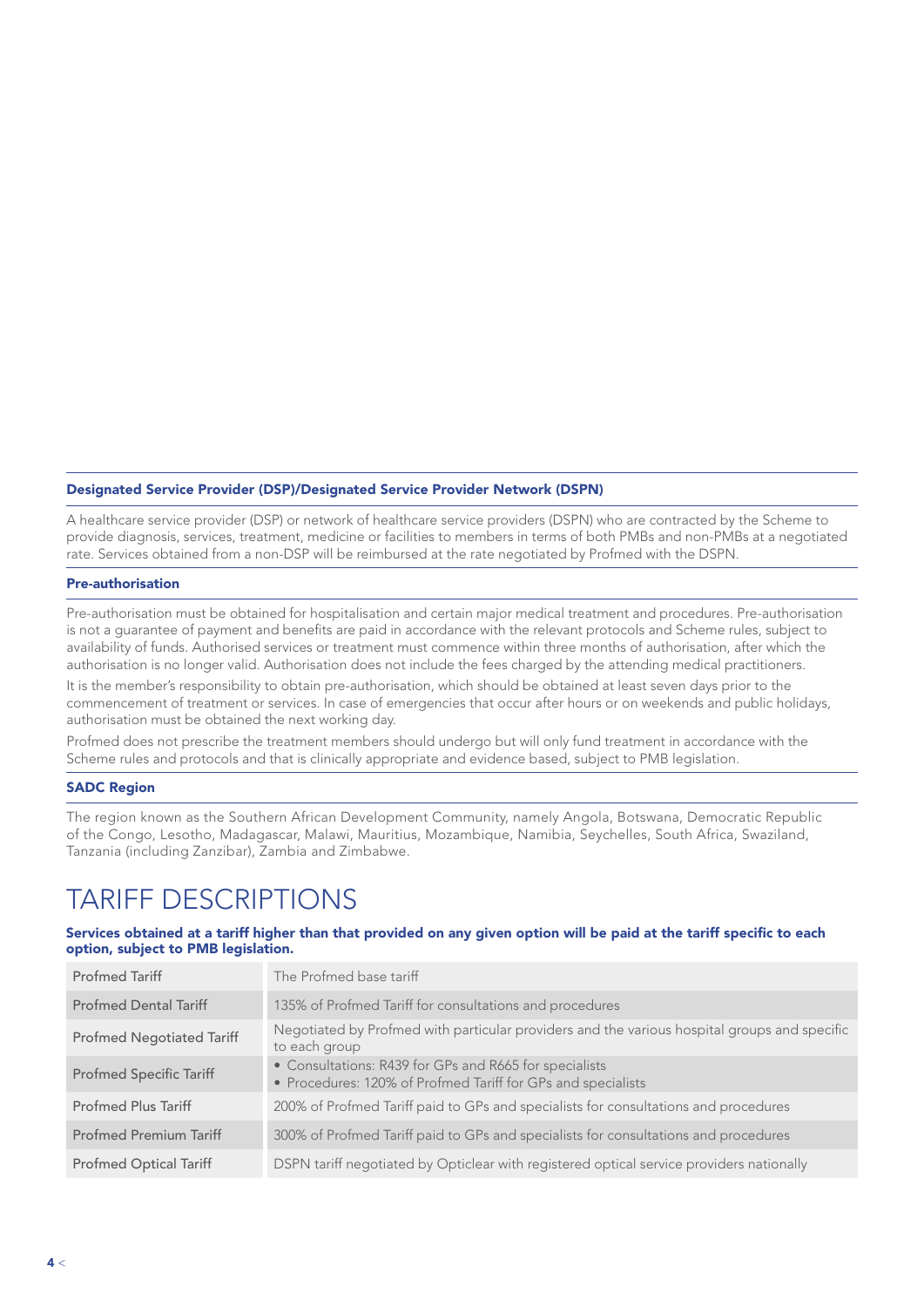# DESIGNATED SERVICE PROVIDERS

#### Members will be required to make use of designated service providers to avoid co-payments on services rendered for the relevant benefits, subject to PMB legislation.

| Day-to-day (PMBs and non-PMBs)                       | No DSPN, subject to rules and protocols                                                                                                                                                                                        |
|------------------------------------------------------|--------------------------------------------------------------------------------------------------------------------------------------------------------------------------------------------------------------------------------|
| Hospitalisation                                      | • PMBs: No DSPN, with the exception of benefits for psychiatric hospitalisation,<br>drug and alcohol rehabilitation, physical rehabilitation and endoscopic<br>examinations, subject to pre-authorisation, rules and protocols |
|                                                      | • Non-PMBs: No DSPN, with the exception of benefits for endoscopic<br>examinations, subject to pre-authorisation, rules and protocols                                                                                          |
| Psychiatric Hospitalisation                          | Participating National Hospital Network (NHN) facilities and Life Healthcare                                                                                                                                                   |
| Medication                                           | Profmed Pharmacy Network, subject to rules, formulary, reference pricing and<br>protocols                                                                                                                                      |
| <b>Cataract Surgery</b>                              | Ophthalmic Management Group (now Ophthalmic Risk Management (ORM))                                                                                                                                                             |
| Chronic Dialysis                                     | National Renal Care, Life Healthcare                                                                                                                                                                                           |
| Oncology                                             | • Radiation: Participating Netcare facilities                                                                                                                                                                                  |
|                                                      | • PET Scans: Bloch & Partners at Morningside Clinic (applies to greater<br>Johannesburg region only)                                                                                                                           |
| <b>Preventative Care</b>                             | Pathology: Ampath, Lancet Laboratories and Pathcare                                                                                                                                                                            |
| Optical                                              | Opticlear                                                                                                                                                                                                                      |
| Trauma and HIV Assistance Programme                  | Lifesense                                                                                                                                                                                                                      |
| Rehabilitation                                       | • Alcohol and Drugs: South African National Council on Alcoholism and Drug<br>Dependence (SANCA)                                                                                                                               |
|                                                      | • Physical: Life Healthcare                                                                                                                                                                                                    |
| <b>Endoscopic Examinations</b>                       | Netcare, Life Healthcare, Clinix, National Hospital Network (NHN) and Mediclinic                                                                                                                                               |
| Domiciliary (Home) Oxygen                            | Ecomed Medical cc                                                                                                                                                                                                              |
| Emergency Medical Transport (Within RSA) Netcare 911 |                                                                                                                                                                                                                                |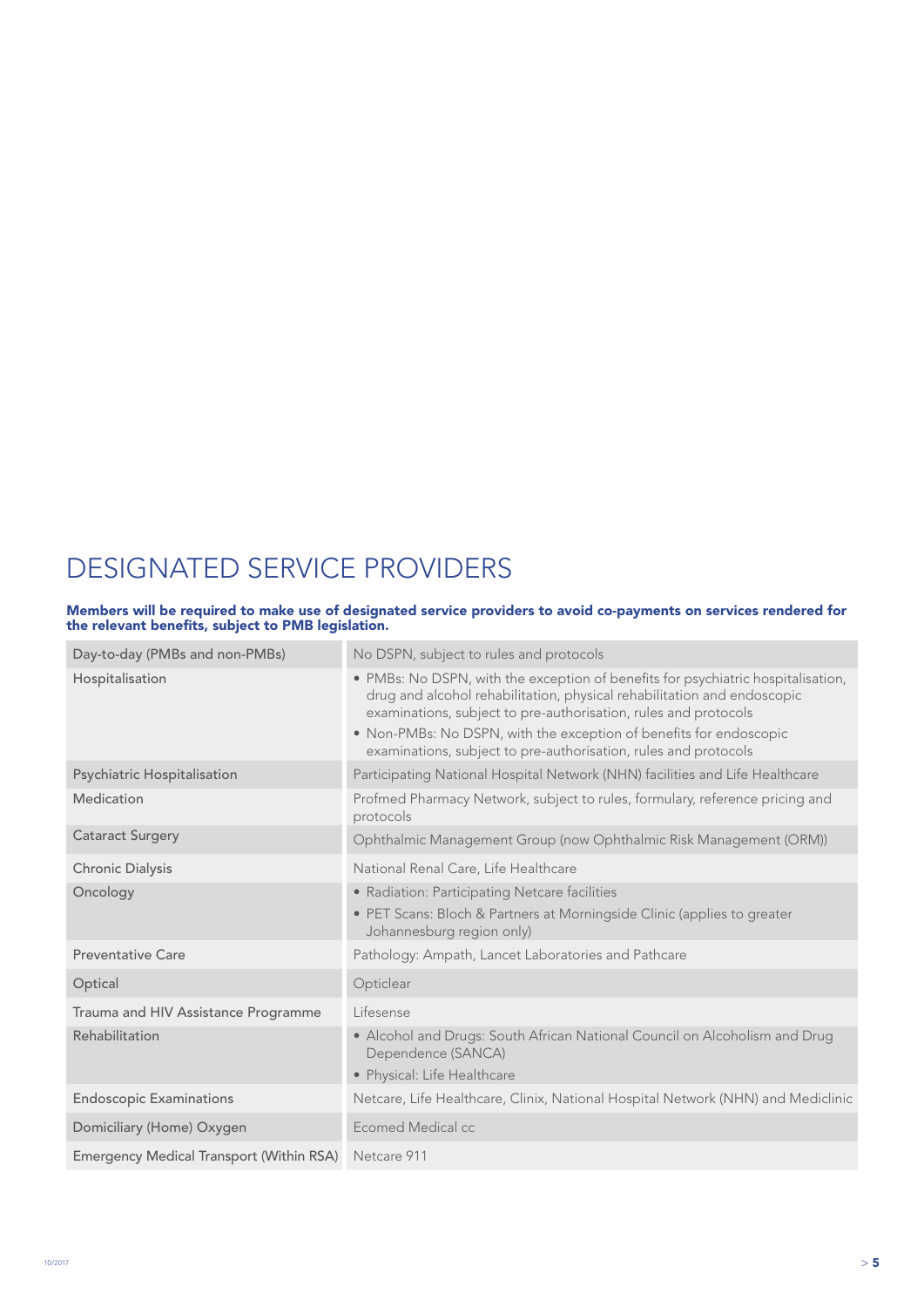The exceptions

### SCHEME EXCLUSIONS

Please refer to Annexure C of the Scheme Rules and the Information Guide, which are available on the website, for expenses not covered by the Scheme.

### BENEFIT LIMITATIONS

Benefit limits are applicable for a benefit year, unless stated otherwise. Claims must be submitted within four months from the date of service, after which they are considered as stale claims and will not be paid. Claims are funded subject to the availability of funds at the time the claim is processed by the Scheme and funds are not reserved for any specific claim.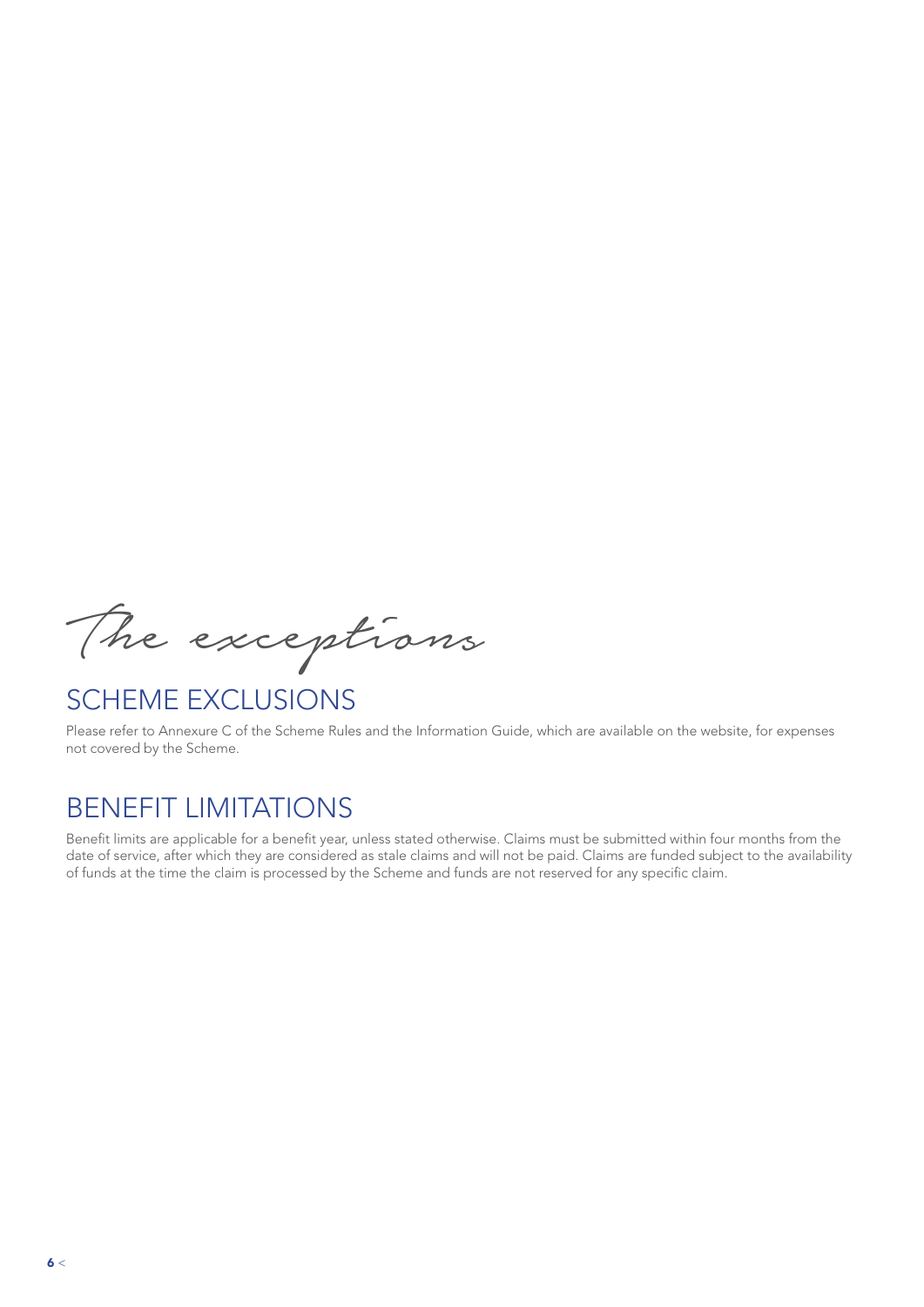| <b>BENEFIT</b> |                                                                                                                                                                                                                              | ProPinnacle                                                                                                                       | ProSecure<br><b>Plus</b>                                                                                                     | Pro<br>Secure                      | ProActive<br>Plus                                                      | ProActive                                 |  |
|----------------|------------------------------------------------------------------------------------------------------------------------------------------------------------------------------------------------------------------------------|-----------------------------------------------------------------------------------------------------------------------------------|------------------------------------------------------------------------------------------------------------------------------|------------------------------------|------------------------------------------------------------------------|-------------------------------------------|--|
| 1.             | Hospital and Hospital-related Benefits and Major Medical Expenses                                                                                                                                                            |                                                                                                                                   |                                                                                                                              |                                    |                                                                        |                                           |  |
| 1A             | <b>Hospitalisation</b><br>Call 0860 776 363 for authorisation, information on clinical qualifying criteria and benefits.                                                                                                     |                                                                                                                                   |                                                                                                                              |                                    |                                                                        |                                           |  |
| 1A1            | Private, government and<br>provincial hospital ward<br>accommodation<br>(Subject to pre-authorisation)                                                                                                                       | 100% Profmed Negotiated Tariff in<br>private ward                                                                                 | 100% Profmed Negotiated Tariff<br>in general ward                                                                            |                                    | 100% Profmed Negotiated Tariff<br>in general ward                      |                                           |  |
|                | 1A2 Theatre and recovery room                                                                                                                                                                                                | 100% Profmed Negotiated Tariff                                                                                                    | 100% Profmed Negotiated Tariff                                                                                               |                                    | 100% Profmed Negotiated Tariff                                         |                                           |  |
|                | 1A3 Intensive care and high care<br>(Subject to confirmation<br>every 72 hours)                                                                                                                                              | 100% Profmed Negotiated Tariff                                                                                                    | 100% Profmed Negotiated Tariff                                                                                               |                                    | 100% Profmed Negotiated Tariff                                         |                                           |  |
|                | 1A4 Emergency room visits and<br>facility fees at hospitals<br>that result in hospitalisation                                                                                                                                | 100% Profmed Negotiated Tariff                                                                                                    | 100% Profmed Negotiated Tariff                                                                                               |                                    | 100% Profmed Negotiated Tariff                                         |                                           |  |
| 1 <sub>B</sub> | <b>Medicines in Hospital</b>                                                                                                                                                                                                 |                                                                                                                                   |                                                                                                                              |                                    |                                                                        |                                           |  |
| 1B1            | Medicines and materials<br>used in hospital and theatre                                                                                                                                                                      | 100% Profmed Negotiated Tariff                                                                                                    | 100% Profmed Negotiated Tariff                                                                                               |                                    | 100% Profmed Negotiated Tariff                                         |                                           |  |
|                | 1B2 Medicines taken out of<br>hospital on discharge<br>(Benefit limited to a 7-day<br>supply)<br>(See Section 5B1)                                                                                                           | 80% Profmed<br>Negotiated Tariff at DSPN<br>Paid from acute medicine benefit,<br>subject to the availability of funds             | 80% Profmed Negotiated Tariff at<br><b>DSPN</b><br>Paid from acute medicine benefit,<br>subject to the availability of funds |                                    | Subject to PMB legislation                                             |                                           |  |
| 1 <sup>C</sup> | <b>General Practitioners (GPs) and Specialists in Hospital</b>                                                                                                                                                               |                                                                                                                                   |                                                                                                                              |                                    |                                                                        |                                           |  |
|                | 1C1 Surgery and in-hospital<br>procedures                                                                                                                                                                                    | 100% Profmed Premium Tariff                                                                                                       | 100% Profmed<br>Plus Tariff                                                                                                  | 100%<br>Profmed<br>Specific Tariff | 100% Profmed<br>Plus Tariff                                            | 100%<br>Profmed<br>Specific Tariff        |  |
|                | 1C2 Consultations by a GP or<br>specialist while hospitalised                                                                                                                                                                | 100% Profmed Premium Tariff                                                                                                       | 100% Profmed<br>Plus Tariff                                                                                                  | 100%<br>Profmed<br>Specific Tariff | 100% Profmed<br>Plus Tariff                                            | 100%<br>Profmed<br><b>Specific Tariff</b> |  |
| 1 <sub>D</sub> | Radiology and Pathology in Hospital<br>Call 0860 776 363 for authorisation, information on clinical qualifying criteria and benefits.                                                                                        |                                                                                                                                   |                                                                                                                              |                                    |                                                                        |                                           |  |
|                | 1D1 Radiology and pathology                                                                                                                                                                                                  | Hospitalisation not covered if admission is for the sole purpose of radiology or pathology investigations.<br>100% Profmed Tariff | 100% Profmed Tariff                                                                                                          |                                    | 100% Profmed Tariff                                                    |                                           |  |
|                | while hospitalised<br>(Excluding MRI, radio-isotope,<br>CT and PET scans and certain<br>other investigative procedures)                                                                                                      |                                                                                                                                   |                                                                                                                              |                                    |                                                                        |                                           |  |
|                | 1D2 MRI, radio-isotope and<br>CT scans and certain other<br>investigative procedures while<br>hospitalised<br>Specialist referral required, except<br>for CT scans<br>(See Section 5A6)<br>(Subject to pre-authorisation)    | 100% Profmed Tariff<br>2 investigations per family<br>in- or out-of-hospital                                                      | 100% Profmed Tariff<br>2 investigations per family<br>in- or out-of-hospital                                                 |                                    | 100% Profmed Tariff<br>2 investigations per family<br>in-hospital only |                                           |  |
| 1E.            | <b>Other Major Medical Services</b><br>Call 0860 776 363 for authorisation and registration, information on clinical qualifying criteria and benefits.                                                                       |                                                                                                                                   |                                                                                                                              |                                    |                                                                        |                                           |  |
|                | 1E1 Transplants<br>Subject to registration on the Disease Management Programme, and PMB legislation. Benefit 1E1(b) below is not available to members who<br>elect to be a donor to a recipient who is not a Profmed member. |                                                                                                                                   |                                                                                                                              |                                    |                                                                        |                                           |  |
|                | a) Hospitalisation<br>(Subject to pre-authorisation)                                                                                                                                                                         | 100% Profmed Negotiated Tariff                                                                                                    | 100% Profmed Negotiated Tariff                                                                                               |                                    | 100% Profmed Negotiated Tariff                                         |                                           |  |
|                | b) Donor costs<br>PMBs only<br>(Subject to pre-authorisation<br>and protocols)                                                                                                                                               | 100% Profmed Negotiated Tariff                                                                                                    | 100% Profmed Negotiated Tariff                                                                                               |                                    | 100% Profmed Negotiated Tariff                                         |                                           |  |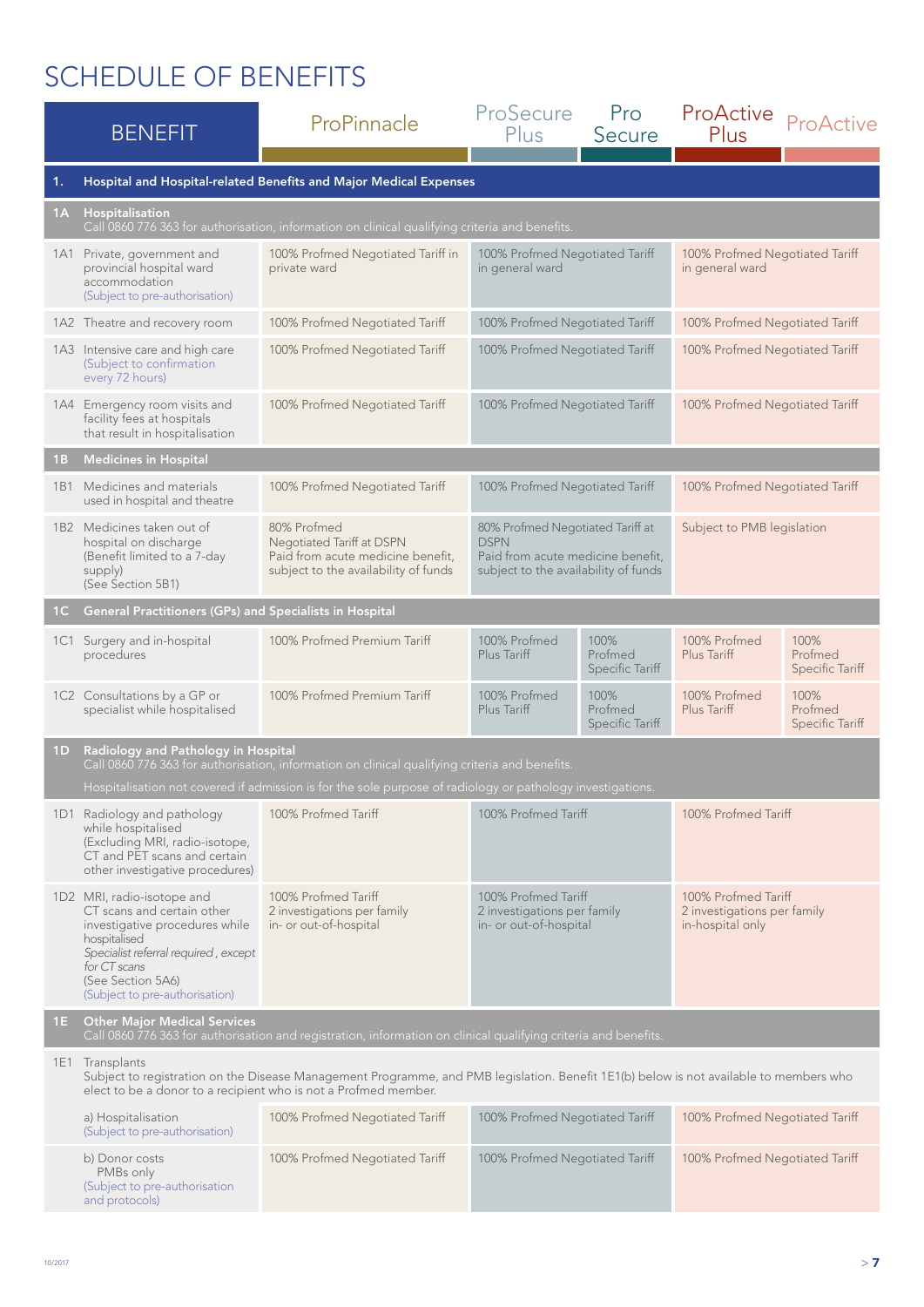| <b>BENEFIT</b> |                                                                                                                                                                                                                                                                            | ProPinnacle                                                                                                                                                                                                                                                                                                                                                                                                                                                                                                                                                                                          | ProSecure<br>Pro<br>Plus<br>Secure                                    | ProActive<br>ProActive<br>Plus                                        |
|----------------|----------------------------------------------------------------------------------------------------------------------------------------------------------------------------------------------------------------------------------------------------------------------------|------------------------------------------------------------------------------------------------------------------------------------------------------------------------------------------------------------------------------------------------------------------------------------------------------------------------------------------------------------------------------------------------------------------------------------------------------------------------------------------------------------------------------------------------------------------------------------------------------|-----------------------------------------------------------------------|-----------------------------------------------------------------------|
|                | 1E2 Peritoneal dialysis and<br>haemodialysis<br>Chronic dialysis subject to the<br>use of the DSPN.<br>Co-payment applies for the<br>use of a non-DSP.<br>(Subject to pre-authorisation<br>and registration on the Disease<br>Management Programme and<br>PMB legislation) | 100% Profmed Negotiated Tariff                                                                                                                                                                                                                                                                                                                                                                                                                                                                                                                                                                       | 100% Profmed Negotiated Tariff                                        | 100% Profmed Negotiated Tariff                                        |
|                | 1E3 Oncology                                                                                                                                                                                                                                                               | Subject to the use of the relevant DSPN, where applicable. Co-payment applies for voluntary use of a non-DSP.<br>Benefit includes radiation therapy and/or chemotherapy, radiology, pathology and adjunct treatment, as well as oncology-related consultations,<br>medicine, procedures and investigations for post-treatment monitoring, subject to Profmed protocols, costings and PMB legislation.                                                                                                                                                                                                |                                                                       |                                                                       |
|                | Includes all costs related to<br>treatment, consultations,<br>investigations and drugs,<br>excluding hospitalisation<br>(Subject to pre-authorisation<br>and registration on the<br><b>Oncology Programme and</b><br>PMB legislation)                                      | R634 200 per beneficiary<br>Thereafter, subject to PMB<br>legislation                                                                                                                                                                                                                                                                                                                                                                                                                                                                                                                                | R422 800 per beneficiary<br>Thereafter, subject to PMB<br>legislation | R211 400 per beneficiary<br>Thereafter, subject to PMB<br>legislation |
|                | a) Chemotherapy                                                                                                                                                                                                                                                            | (Subject to pre-authorisation and registration on the Oncology Programme and PMB legislation)                                                                                                                                                                                                                                                                                                                                                                                                                                                                                                        |                                                                       |                                                                       |
|                | i) Consultations and<br>facility fees                                                                                                                                                                                                                                      | 100% Profmed Premium Tariff                                                                                                                                                                                                                                                                                                                                                                                                                                                                                                                                                                          | 100% Profmed Specific Tariff                                          | 100% Profmed Specific Tariff                                          |
|                | ii) Chemotherapy drugs<br>Excluding Biologics and<br>other specified drugs<br>(See Section 1E3 (d))<br>(Subject to formulary,<br>reference pricing, MMAP®<br>and protocols)                                                                                                | 100% Single Exit Price and<br>dispensing fee                                                                                                                                                                                                                                                                                                                                                                                                                                                                                                                                                         | 100% Single Exit Price and<br>dispensing fee                          | 100% Single Exit Price and<br>dispensing fee                          |
|                | b) Radiation therapy                                                                                                                                                                                                                                                       | (Subject to pre-authorisation and registration on the Oncology Programme and PMB legislation)                                                                                                                                                                                                                                                                                                                                                                                                                                                                                                        |                                                                       |                                                                       |
|                | i) Consultations                                                                                                                                                                                                                                                           | 100% Profmed Premium Tariff                                                                                                                                                                                                                                                                                                                                                                                                                                                                                                                                                                          | 100% Profmed Specific Tariff                                          | 100% Profmed Specific Tariff                                          |
|                | ii) Radiation therapy<br>and facility fees<br>(Subject to use of the<br>DSPN)                                                                                                                                                                                              | 100% Profmed Negotiated Tariff                                                                                                                                                                                                                                                                                                                                                                                                                                                                                                                                                                       | 100% Profmed Negotiated Tariff                                        | 100% Profmed Negotiated Tariff                                        |
|                | c) PET scans (Positron-Emission<br>Tomography)<br>(Subject to pre-authorisation<br>and protocols, and use of the<br>DSPN. DSPN applicable within<br>the greater Johannesburg<br>region only)                                                                               | 100% Profmed Negotiated Tariff                                                                                                                                                                                                                                                                                                                                                                                                                                                                                                                                                                       | 100% Profmed Negotiated Tariff                                        | 100% Profmed Negotiated Tariff                                        |
|                | d) Biologics and other<br>specified drugs<br>Per the Oncology Biologics<br>and Other Specified Drugs List<br>(available at www.profmed.co.za)                                                                                                                              | Subject to benefit limit<br>80% Single Exit Price and<br>dispensing fee<br>Subject to protocols and PMB<br>legislation                                                                                                                                                                                                                                                                                                                                                                                                                                                                               | Subject to PMB legislation                                            | Subject to PMB legislation                                            |
|                | 1E4 Rehabilitation                                                                                                                                                                                                                                                         | This benefit covers members who have become disabled as a result of acute injuries caused by trauma, infection, surgery, spinal cord<br>injury, brain injury, bleeding or infarction resulting in a stroke. This benefit is only available as an in-patient in a registered rehabilitation facility.<br>Rehabilitation must occur within the benefit year in which the specified injury takes place, or commence directly after discharge from an acute<br>hospitalisation facility or not more than one calendar month after the specified injury is sustained. Benefits are limited to two months' |                                                                       |                                                                       |

rehabilitation and the availability of benefits, and are subject to case management and Profmed protocols. Admissions covered at authorised service providers only. Subject to use of the DSPN and PMB legislation. Co-payment applies for voluntary use of a non-DSP.

| (Subject to pre-authorisation | 100% Profmed Negotiated Tariff | 100% Profmed Negotiated Tariff | 100% Profmed Negotiated Tariff |
|-------------------------------|--------------------------------|--------------------------------|--------------------------------|
| and use of the DSPN)          | R74730 per family              | R49 680 per family             | R24 840 per family             |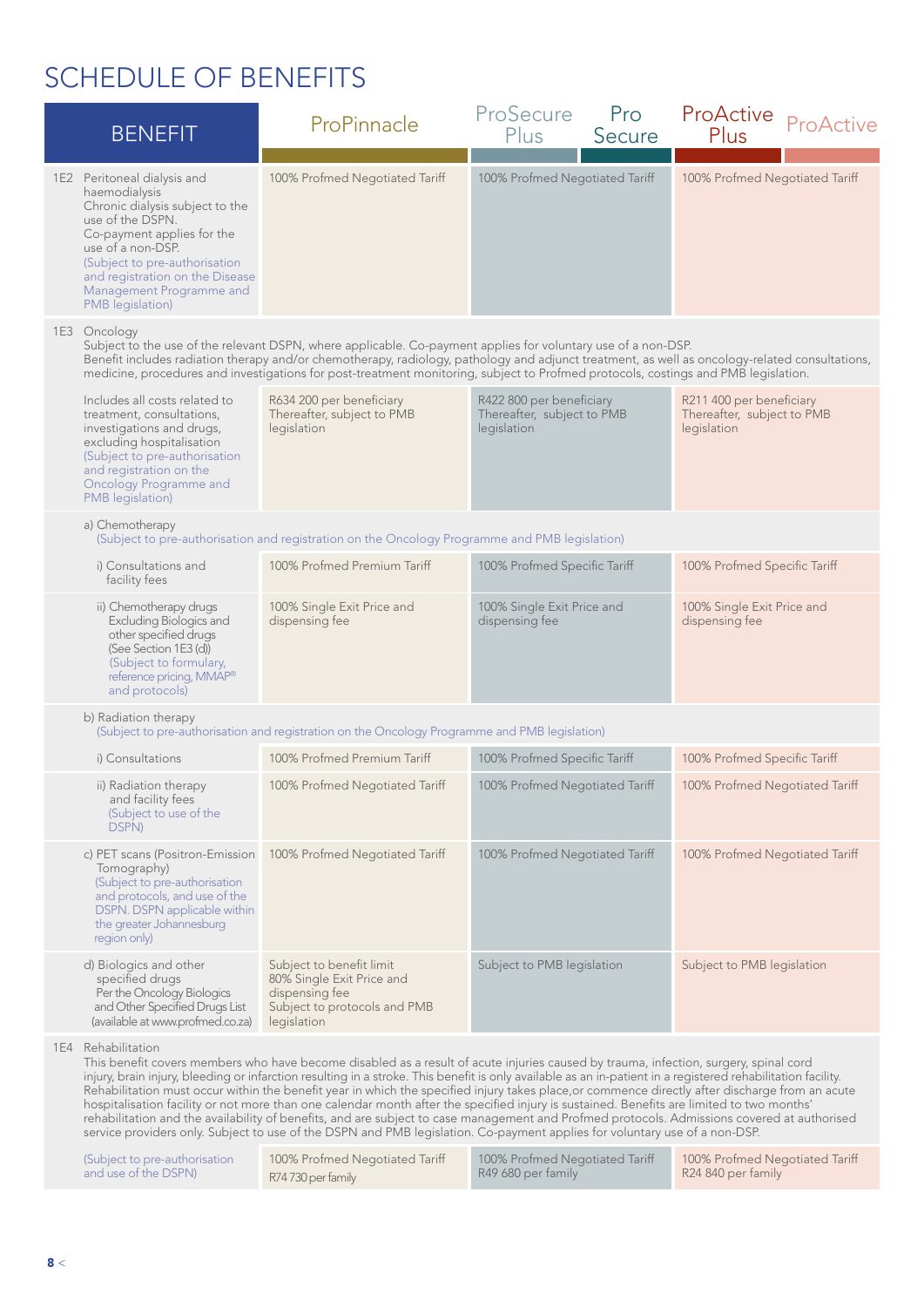|     | <b>BENEFIT</b>                                                                                                                                                                                                           | ProPinnacle                                                                                                                                                                                                                                                                            | ProSecure<br>Pro<br>Plus<br>Secure                                                  | ProActive<br>ProActive<br>Plus                                                      |
|-----|--------------------------------------------------------------------------------------------------------------------------------------------------------------------------------------------------------------------------|----------------------------------------------------------------------------------------------------------------------------------------------------------------------------------------------------------------------------------------------------------------------------------------|-------------------------------------------------------------------------------------|-------------------------------------------------------------------------------------|
|     | 1E5 Out-patient care in lieu of<br>hospitalisation<br>a) Treatment in a registered<br>sub-acute facility or at home<br>by an appropriately registered<br>practitioner<br>(Subject to pre-authorisation<br>and protocols) | 100% Profmed Negotiated Tariff<br>R16 172 per beneficiary                                                                                                                                                                                                                              | 100% Profmed Negotiated Tariff<br>R13 635 per beneficiary                           | 100% Profmed Negotiated Tariff<br>R11 627 per beneficiary                           |
|     | b) Wound care<br>Treatment at home,<br>including surgicals, by<br>an appropriately registered<br>practitioner<br>(Subject to pre-authorisation<br>and protocols)                                                         | 100% Profmed Negotiated Tariff<br>R6 236 per beneficiary                                                                                                                                                                                                                               | 100% Profmed Negotiated Tariff<br>R3 700 per beneficiary                            | 100% Profmed Negotiated Tariff<br>R3 065 per beneficiary                            |
| 1E6 | Psychiatric treatment<br>Co-payment applies for voluntary use of a non-DSP.                                                                                                                                              | Includes all in- and out-of-hospital psychiatric and clinical psychology consultations, treatment and in-hospital medication, and alcohol and<br>drug rehabilitation. Hospitalisation only available at DSPN. PMBs are deducted from this benefit but are not subject to these limits. |                                                                                     |                                                                                     |
|     | a) In-hospital<br>(Subject to pre-authorisation<br>and use of the DSPN)                                                                                                                                                  | 100% Profmed Negotiated Tariff<br>R37 418 per family, subject to PMB<br>legislation                                                                                                                                                                                                    | 100% Profmed Negotiated Tariff<br>R24 945 per family, subject to<br>PMB legislation | 100% Profmed Negotiated Tariff<br>R18 709 per family, subject to PMB<br>legislation |
|     | b) Out-of-hospital<br>consultations, subject to<br>PMB legislation                                                                                                                                                       | R6 342 per family<br>Subject to 1E6(a) in-hospital limit                                                                                                                                                                                                                               | R6 342 per family<br>Subject to 1E6(a) in-hospital limit                            | R6 342 per family<br>Subject to 1E6(a) in-hospital limit<br>PMBs only               |
|     | 1E7 Endoscopic examinations<br>a non-DSP.                                                                                                                                                                                | In suitably equipped procedure room, subject to protocols and PMB legislation and use of the DSPN. Co-payment applies for voluntary use of                                                                                                                                             |                                                                                     |                                                                                     |
|     | a) Gastroscopy<br>(Subject to pre-authorisation<br>and use of the DSPN)                                                                                                                                                  | 100% Profmed Negotiated Tariff                                                                                                                                                                                                                                                         | 100% Profmed Negotiated Tariff                                                      | 100% Profmed Negotiated Tariff                                                      |
|     | b) Colonoscopy<br>Includes Sigmoidoscopy<br>(Subject to pre-authorisation<br>and use of the DSPN)                                                                                                                        | 100% Profmed Negotiated Tariff                                                                                                                                                                                                                                                         | 100% Profmed Negotiated Tariff                                                      | 100% Profmed Negotiated Tariff                                                      |
|     | c) Colonoscopy and<br>Gastroscopy<br>Combined procedure<br>(Subject to pre-authorisation<br>and use of the DSPN)                                                                                                         | 100% Profmed Negotiated Tariff                                                                                                                                                                                                                                                         | 100% Profmed Negotiated Tariff                                                      | 100% Profmed Negotiated Tariff                                                      |
| 1F  | <b>Other Medical Services</b>                                                                                                                                                                                            | Call 0860 776 363 for authorisation, information on clinical qualifying criteria and benefits.                                                                                                                                                                                         |                                                                                     |                                                                                     |
|     | 1F1 Physiotherapy                                                                                                                                                                                                        |                                                                                                                                                                                                                                                                                        |                                                                                     |                                                                                     |
|     | a) In-hospital<br>(Subject to pre-authorisation)                                                                                                                                                                         | 100% Profmed Tariff                                                                                                                                                                                                                                                                    | 100% Profmed Tariff                                                                 | 100% Profmed Tariff                                                                 |
|     | b) Out-of-hospital<br>Post-operative, available<br>up to 6 weeks after related<br>hospital procedure<br>(Subject to pre-authorisation)                                                                                   | 100% Profmed Tariff<br>R <sub>2</sub> 854<br>M<br>R4 757 per family<br>Maximum                                                                                                                                                                                                         | 100% Profmed Tariff<br>R <sub>2</sub> 114<br>M<br>Maximum R3 382 per family         | Subject to PMB legislation                                                          |
|     | 1F2 Blood transfusions<br>(Subject to pre-authorisation)                                                                                                                                                                 | 100% Profmed Negotiated Tariff                                                                                                                                                                                                                                                         | 100% Profmed Negotiated Tariff                                                      | 100% Profmed Negotiated Tariff                                                      |
|     | 1F3 Emergency medical transport                                                                                                                                                                                          | Emergencies within the borders of South Africa. Contact 082 911 within RSA.<br>20% co-payment for voluntary use of a non-DSP. Non-emergency calls will not be funded.                                                                                                                  |                                                                                     |                                                                                     |
|     | (Subject to Profmed protocols<br>and use of DSPN)                                                                                                                                                                        | 100% of cost                                                                                                                                                                                                                                                                           | 100% of cost                                                                        | 100% of cost                                                                        |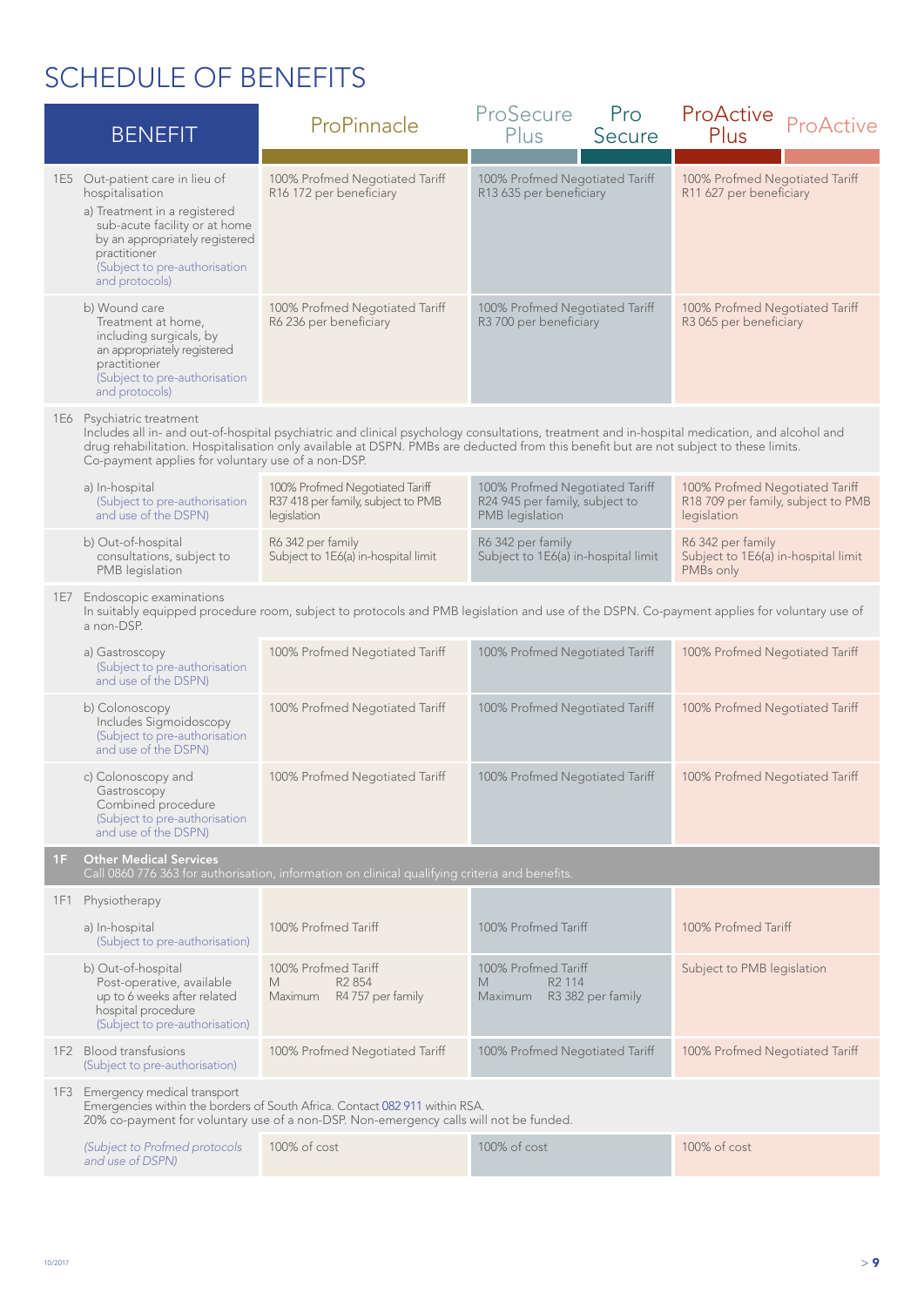|     | <b>BENEFIT</b>                                                                                                                                                                                            | ProPinnacle                                                                                                                                                  | ProSecure<br>Plus                                                 | Pro<br>Secure                                                                                                                                                                                                                                                                                                                                                                                                                                                         | ProActive<br>Plus                                                 | ProActive                                 |  |
|-----|-----------------------------------------------------------------------------------------------------------------------------------------------------------------------------------------------------------|--------------------------------------------------------------------------------------------------------------------------------------------------------------|-------------------------------------------------------------------|-----------------------------------------------------------------------------------------------------------------------------------------------------------------------------------------------------------------------------------------------------------------------------------------------------------------------------------------------------------------------------------------------------------------------------------------------------------------------|-------------------------------------------------------------------|-------------------------------------------|--|
|     | 1F4 Internal surgical devices                                                                                                                                                                             | A fabricated or artificial substitute that is surgically implanted permanently into the body and does not protrude from the body and replaces or             |                                                                   |                                                                                                                                                                                                                                                                                                                                                                                                                                                                       |                                                                   |                                           |  |
|     | a) Major<br>(Subject to pre-authorisation,<br>protocols and management)                                                                                                                                   | assists a diseased or missing part of the body to restore functionality. Subject to PMB legislation.<br>100% Profmed Negotiated Tariff<br>R48 622 per family | 100% Profmed Negotiated Tariff<br>R48 622 per family              |                                                                                                                                                                                                                                                                                                                                                                                                                                                                       | 100% Profmed Negotiated Tariff<br>R48 622 per family              |                                           |  |
|     | b) Intraocular lenses<br>Cataract surgery only<br>(Subject to pre-authorisation,<br>protocols and management)                                                                                             | R4 598 per beneficiary per event                                                                                                                             | R4 598 per beneficiary per event                                  |                                                                                                                                                                                                                                                                                                                                                                                                                                                                       | R4 598 per beneficiary per event                                  |                                           |  |
|     | 1F5 Cochlear implants<br>Excluding upgrade/<br>replacement of external<br>appliance<br>(Subject to pre-authorisation)                                                                                     | 100% Profmed Negotiated Tariff<br>R99 358 per family                                                                                                         | 100% Profmed Negotiated Tariff<br>R93 016 per family              |                                                                                                                                                                                                                                                                                                                                                                                                                                                                       | 100% Profmed Negotiated Tariff<br>R61 306 per family              |                                           |  |
| 1G  | <b>Dental Procedures in Hospital</b>                                                                                                                                                                      |                                                                                                                                                              |                                                                   | Call 0860 776 363 for authorisation, information on clinical qualifying criteria and benefits. Dental hospitalisation, dentist, specialist and anaesthetist<br>fees for permanent tooth impaction removals are paid from risk, subject to pre-authorisation and protocols. Dentist fees in hospital for other<br>authorised procedures are paid from the available day-to-day dentistry benefit and anaesthetist fees are paid from risk. Subject to PMB legislation. |                                                                   |                                           |  |
|     | *Specific cases covered subject to pre-authorisation: Extensive conservative dental treatment in children younger than 8 years - 24-month<br>benefit; Permanent tooth impaction removal.                  |                                                                                                                                                              |                                                                   |                                                                                                                                                                                                                                                                                                                                                                                                                                                                       |                                                                   |                                           |  |
|     | 1G1 In-hospital dentistry<br>Including conservative and<br>advanced dentistry<br>(Subject to pre-authorisation,<br>protocols and management)                                                              | 100% Profmed Negotiated Tariff                                                                                                                               | 100% Profmed Negotiated Tariff                                    |                                                                                                                                                                                                                                                                                                                                                                                                                                                                       | 100% Profmed Negotiated Tariff<br>*Specific cases only            |                                           |  |
|     | a) Specialist and anaesthetist<br>fees                                                                                                                                                                    | 100% Profmed Premium Tariff                                                                                                                                  | 100% Profmed<br>Plus Tariff                                       | 100%<br>Profmed<br>Specific Tariff                                                                                                                                                                                                                                                                                                                                                                                                                                    | 100% Profmed<br>Plus Tariff                                       | 100%<br>Profmed<br><b>Specific Tariff</b> |  |
|     | b) Dentist fees                                                                                                                                                                                           | 100% Profmed Dental Tariff                                                                                                                                   | 100% Profmed Dental Tariff                                        |                                                                                                                                                                                                                                                                                                                                                                                                                                                                       | 100% Profmed Dental Tariff                                        |                                           |  |
|     | 1G2 Functional orthognathic<br>surgery<br>Includes all costs related to<br>the admission and procedure,<br>e.g. all medical practitioner<br>fees, hospitalisation, etc.<br>(Subject to pre-authorisation) | R33 824 per family                                                                                                                                           | No benefit                                                        |                                                                                                                                                                                                                                                                                                                                                                                                                                                                       | No benefit                                                        |                                           |  |
| 2.  | <b>Preventative Care</b>                                                                                                                                                                                  | Benefits are subject to specific protocols and the use of the DSPN. Co-payment applies for voluntary use of non-DSP.                                         |                                                                   |                                                                                                                                                                                                                                                                                                                                                                                                                                                                       |                                                                   |                                           |  |
| 2.1 | Prostate Specific Antigen (PSA)<br>Males 40 years and older. Subject to PMB legislation.                                                                                                                  |                                                                                                                                                              |                                                                   |                                                                                                                                                                                                                                                                                                                                                                                                                                                                       |                                                                   |                                           |  |
|     | Pathology<br>Subject to use of the DSPN)<br>(Tariff code 4519)                                                                                                                                            | 100% Profmed Negotiated Tariff<br>1 investigation per beneficiary                                                                                            | 100% Profmed Negotiated Tariff<br>1 investigation per beneficiary |                                                                                                                                                                                                                                                                                                                                                                                                                                                                       | 100% Profmed Negotiated Tariff<br>1 investigation per beneficiary |                                           |  |
|     | 2.2 Pap smear or liquid-based cytology<br>Females 18 years and older. Subject to PMB legislation.                                                                                                         |                                                                                                                                                              |                                                                   |                                                                                                                                                                                                                                                                                                                                                                                                                                                                       |                                                                   |                                           |  |
|     | Pathology<br>(Subject to use of the DSPN)<br>(Tariff code 4566 - Pap smear.<br>Tariff codes 4559 and<br>4560 - liquid-based cytology<br>reimbursed per tariff code 4566)                                  | 100% Profmed Negotiated Tariff<br>1 investigation per beneficiary                                                                                            | 100% Profmed Negotiated Tariff<br>1 investigation per beneficiary |                                                                                                                                                                                                                                                                                                                                                                                                                                                                       | 100% Profmed Negotiated Tariff<br>1 investigation per beneficiary |                                           |  |
| 2.3 | Mammograms<br>PMB legislation.                                                                                                                                                                            | Females 40 years and older. Available to females younger than 40 years pre-disposed to breast cancer, subject to motivation. Subject to                      |                                                                   |                                                                                                                                                                                                                                                                                                                                                                                                                                                                       |                                                                   |                                           |  |
|     | Radiology                                                                                                                                                                                                 | 100% Profmed Tariff<br>1 investigation per beneficiary                                                                                                       | 100% Profmed Tariff<br>1 investigation per beneficiary            |                                                                                                                                                                                                                                                                                                                                                                                                                                                                       | 100% Profmed Tariff<br>1 investigation per beneficiary            |                                           |  |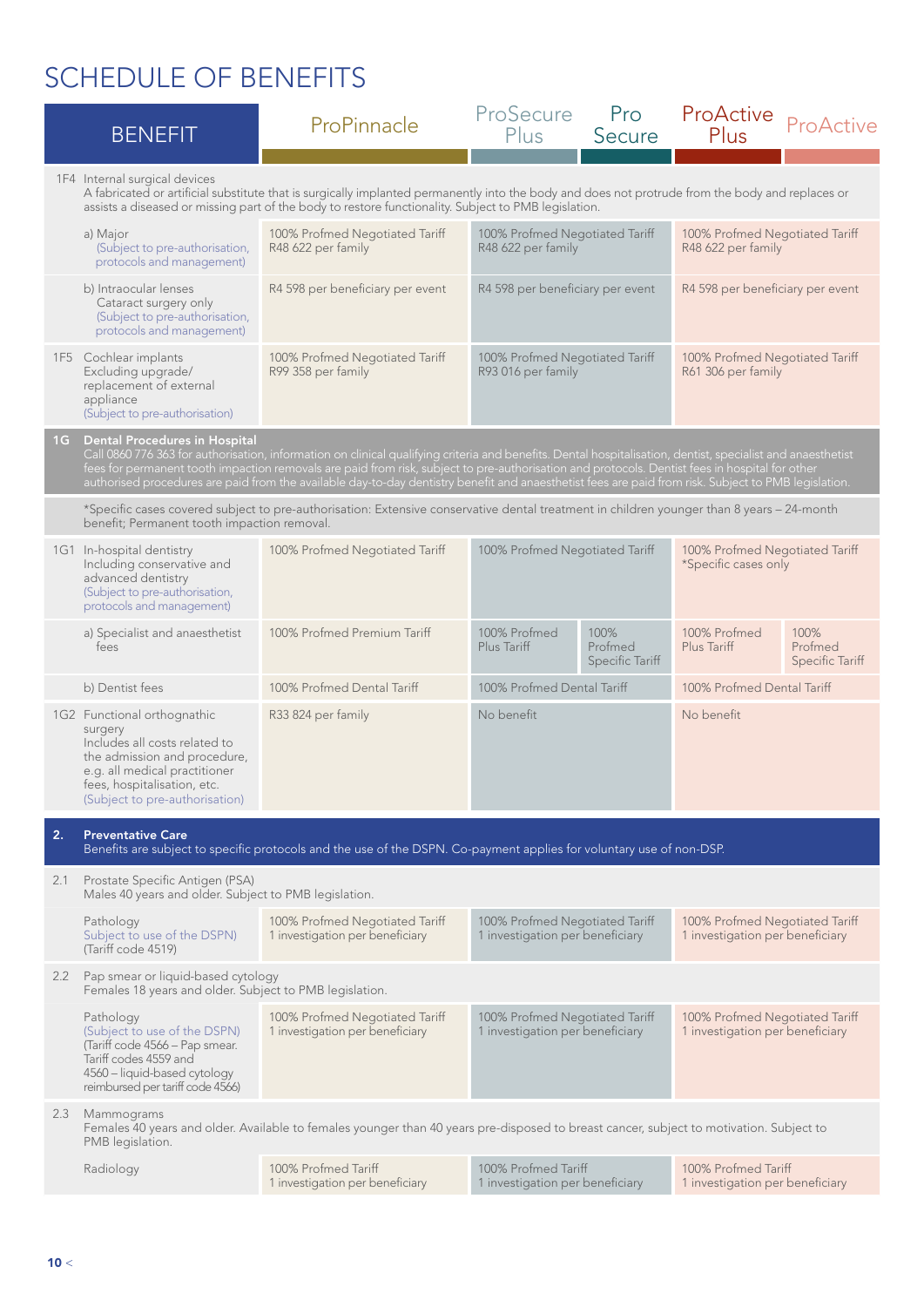|     | <b>BENEFIT</b>                                                                                                                                                                                                                                         | ProPinnacle                                                                                                                                                 | ProSecure<br>Plus                                                                                                                                           | Pro<br>Secure | ProActive<br>Plus                                                                                                        | ProActive                                                                                       |
|-----|--------------------------------------------------------------------------------------------------------------------------------------------------------------------------------------------------------------------------------------------------------|-------------------------------------------------------------------------------------------------------------------------------------------------------------|-------------------------------------------------------------------------------------------------------------------------------------------------------------|---------------|--------------------------------------------------------------------------------------------------------------------------|-------------------------------------------------------------------------------------------------|
| 2.4 | Fasting lipogram blood test                                                                                                                                                                                                                            | Males and females 40 years and older. Subject to PMB legislation.                                                                                           |                                                                                                                                                             |               |                                                                                                                          |                                                                                                 |
|     | Pathology<br>(Subject to use of the DSPN)<br>(Tariff code 4025)                                                                                                                                                                                        | 100% Profmed Negotiated Tariff<br>1 investigation per beneficiary                                                                                           | 100% Profmed Negotiated Tariff<br>1 investigation per beneficiary                                                                                           |               | 100% Profmed Negotiated Tariff<br>1 investigation per beneficiary                                                        |                                                                                                 |
|     | 2.5 Fasting blood sugar test                                                                                                                                                                                                                           | For late onset diabetes. Males and females 40 years and older. Subject to PMB legislation.                                                                  |                                                                                                                                                             |               |                                                                                                                          |                                                                                                 |
|     | Pathology<br>(Subject to use of the DSPN)<br>(Tariff code 4057)                                                                                                                                                                                        | 100% Profmed Negotiated Tariff<br>1 investigation per beneficiary                                                                                           | 100% Profmed Negotiated Tariff<br>1 investigation per beneficiary                                                                                           |               | 100% Profmed Negotiated Tariff<br>1 investigation per beneficiary                                                        |                                                                                                 |
| 2.6 | Influenza vaccine<br>Vaccine only                                                                                                                                                                                                                      | 100% Single Exit Price and<br>dispensing fee at DSPN rate<br>1 vaccination per beneficiary                                                                  | 100% Single Exit Price and<br>dispensing fee at DSPN rate<br>1 vaccination per beneficiary                                                                  |               | 100% Single Exit Price and<br>dispensing fee at DSPN rate<br>1 vaccination per beneficiary                               |                                                                                                 |
| 2.7 | Human papilloma virus (HPV) vaccine<br>Subject to PMB legislation.                                                                                                                                                                                     |                                                                                                                                                             | Females 9 to 27 years of age. Includes initial vaccination and two follow-up booster vaccinations, where applicable.                                        |               |                                                                                                                          |                                                                                                 |
|     | Vaccine only                                                                                                                                                                                                                                           | 100% Single Exit Price and<br>dispensing fee at DSPN rate                                                                                                   | 100% Single Exit Price and<br>dispensing fee at DSPN rate                                                                                                   |               | 100% Single Exit Price and<br>dispensing fee at DSPN rate                                                                |                                                                                                 |
| 2.8 | Child immunisations<br>Children 0 to 12 years, per the Department of Health's Childhood Immunisation Schedule. Subject to PMB legislation.                                                                                                             |                                                                                                                                                             |                                                                                                                                                             |               |                                                                                                                          |                                                                                                 |
|     | Vaccine only                                                                                                                                                                                                                                           | 100% Single Exit Price and<br>dispensing fee at DSPN rate                                                                                                   | 100% Single Exit Price and<br>dispensing fee at DSPN rate                                                                                                   |               | 100% Single Exit Price and<br>dispensing fee at DSPN rate                                                                |                                                                                                 |
| 2.9 | Pneumococcal vaccine<br>Subject to PMB legislation.                                                                                                                                                                                                    | Adults 65 years and older, and individuals of all ages who are respiratory compromised or have relevent chronic diseases.                                   |                                                                                                                                                             |               |                                                                                                                          |                                                                                                 |
|     | Vaccine only                                                                                                                                                                                                                                           | 100% Single Exit Price and<br>dispensing fee at DSPN rate                                                                                                   | 100% Single Exit Price and<br>dispensing fee at DSPN rate                                                                                                   |               | 100% Single Exit Price and<br>dispensing fee at DSPN rate                                                                |                                                                                                 |
|     | 2.10 Consultation<br>Includes any consultation in<br>relation to the Preventative<br>Care benefit                                                                                                                                                      | 100% Profmed Premium Tariff for<br>GPs and specialists<br>1 consultation per beneficiary,<br>thereafter subject to available<br>day-to-day limit            | 100% Profmed Specific Tariff for<br>GPs and specialists<br>1 consultation per beneficiary,<br>thereafter subject to available<br>day-to-day limit           |               | 100% Profmed<br>Specific Tariff<br>at GP rate<br>1 consultation<br>per beneficiary                                       | 100%<br>Profmed<br><b>Specific Tariff</b><br>at GP rate<br>1 consultation<br>per<br>beneficiary |
| 3.  | <b>Contraceptives</b>                                                                                                                                                                                                                                  | Funding only applies for contraceptive purposes. Protocols apply.                                                                                           |                                                                                                                                                             |               |                                                                                                                          |                                                                                                 |
|     | Including oral contraceptives,<br>patches, injections, implants<br>and intra-uterine devices.<br>• Oral contraceptives and<br>patches: every 20 days<br>· Injections: 3 to 6-month cycle<br>• Intra-uterine devices and<br>implants: 3 to 5-year cycle | 100% Single Exit Price and<br>dispensing fee at DSPN rate<br>MMAP <sup>®</sup> applies<br>Maximum R1 734 per beneficiary<br>Not subject to day-to-day limit | 100% Single Exit Price and<br>dispensing fee at DSPN rate<br>MMAP <sup>®</sup> applies<br>Maximum R1 734 per beneficiary<br>Not subject to day-to-day limit |               | 100% Single Exit Price and<br>dispensing fee at DSPN rate<br>MMAP <sup>®</sup> applies<br>Maximum R1 734 per beneficiary |                                                                                                 |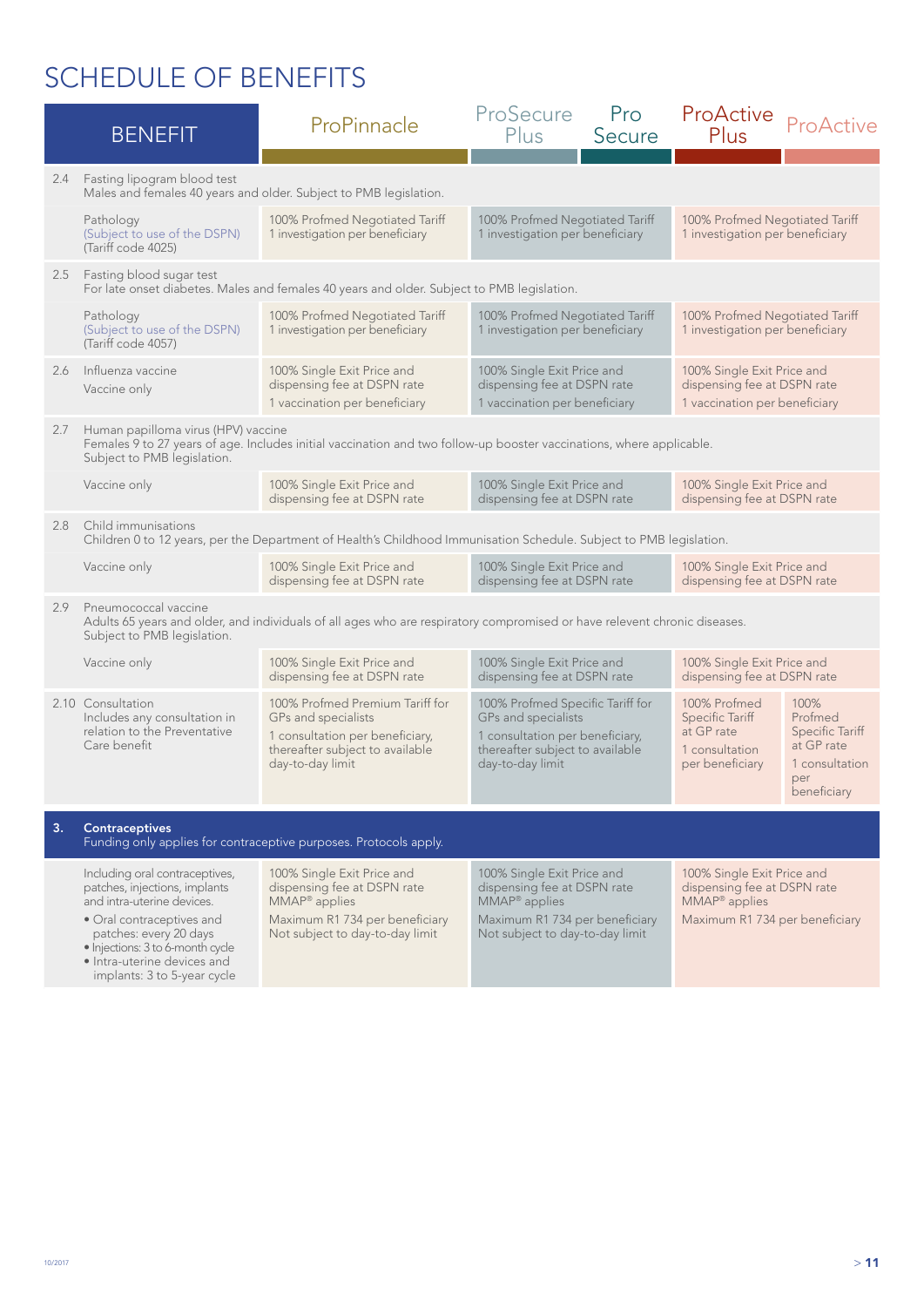### Chronic Medication Condition

| ProPinnacle                                          | 57 conditions plus relevant DTPs<br><b>CDLs:</b> Addison's Disease, Asthma, Bipolar Mood Disorder, Bronchiectasis, Cardiac Failure, Cardiomyopathy<br>Disease, Chronic Obstructive Pulmonary Disorder, Chronic Renal Disease, Coronary Artery Disease, Crohn's<br>Disease, Diabetes Insipidus, Diabetes Mellitus Types 1 & 2, Dysrhythmias, Epilepsy, Glaucoma, Haemophilia,<br>HIV/AIDS, Hyperlipidaemia, Hypertension, Hypothyroidism, Multiple Sclerosis, Parkinson's Disease, Rheumatoid<br>Arthritis, Schizophrenia, Systemic Lupus Erythematosus, Ulcerative Colitis.<br><b>Other:</b> Allergic Rhinitis (in patients with asthma), Alzheimer's Disease, Ankylosing Spondylitis, Benign Prostatic<br>Hypertrophy, Cushing's Syndrome, Cystic Fibrosis, Deep Vein Thrombosis, Gastro-Oesophageal Reflux Disorder,<br>Gout, Hypoparathyroidism, Hyperthyroidism, Major Depressive Disorder, Malabsorption Syndrome, Meniere's<br>Disease, Motor Neuron Disease, Myasthenia Gravis, Obsessive Compulsive Disorder, Oncology Adjunctive<br>Treatment, Osteoarthritis, Osteoporosis, Paget's Disease, Paraplegia & Quadriplegia, Peripheral Vascular<br>Disease, Pituitary Adenomas/Hyperfunction of Pituitary Gland, Post-Organ Transplant (non-DTP), Psoriatic<br>Arthritis, Pulmonary Interstitial Fibrosis, Stroke/Cerebrovascular Accident, Systemic Connective Tissue Disorders,<br>Tuberculosis, Valvular Heart Disease.<br><b>DTPs:</b> Relevant chronic conditions listed in the 270 PMBs, e.g. hormone replacement therapy (Menopause),<br>immuno-suppressive therapy (Post-Organ Transplants). |
|------------------------------------------------------|------------------------------------------------------------------------------------------------------------------------------------------------------------------------------------------------------------------------------------------------------------------------------------------------------------------------------------------------------------------------------------------------------------------------------------------------------------------------------------------------------------------------------------------------------------------------------------------------------------------------------------------------------------------------------------------------------------------------------------------------------------------------------------------------------------------------------------------------------------------------------------------------------------------------------------------------------------------------------------------------------------------------------------------------------------------------------------------------------------------------------------------------------------------------------------------------------------------------------------------------------------------------------------------------------------------------------------------------------------------------------------------------------------------------------------------------------------------------------------------------------------------------------------------------------------------------------------------------------------|
| <b>ProSecure Plus</b><br>8<br>ProSecure              | 39 conditions plus relevant DTPs<br><b>CDLs:</b> Addison's Disease, Asthma, Bipolar Mood Disorder, Bronchiectasis, Cardiac Failure, Cardiomyopathy<br>Disease, Chronic Obstructive Pulmonary Disorder, Chronic Renal Disease, Coronary Artery Disease, Crohn's<br>Disease, Diabetes Insipidus, Diabetes Mellitus Types 1 & 2, Dysrhythmias, Epilepsy, Glaucoma, Haemophilia,<br>HIV/AIDS, Hyperlipidaemia, Hypertension, Hypothyroidism, Multiple Sclerosis, Parkinson's Disease, Rheumatoid<br>Arthritis, Schizophrenia, Systemic Lupus Erythematosus, Ulcerative Colitis.<br>Other: Allergic Rhinitis (in patients with asthma), Alzheimer's Disease, Ankylosing Spondylitis, Benign Prostatic<br>Hypertrophy, Major Depressive Disorder, Obsessive Compulsive Disorder, Oncology Adjunctive Treatment,<br>Osteoporosis, Paraplegia & Quadriplegia, Pituitary Adenomas/Hyperfunction of Pituitary Gland, Psoriatic<br>Arthritis, Pulmonary Interstitial Fibrosis, Valvular Heart Disease.<br><b>DTPs:</b> Relevant chronic conditions listed in the 270 PMBs, e.g. hormone replacement therapy (Menopause),<br>immuno-suppressive therapy (Post-Organ Transplants).                                                                                                                                                                                                                                                                                                                                                                                                                                      |
| <b>ProActive Plus</b><br>8 <sup>2</sup><br>ProActive | 26 conditions plus relevant DTPs<br><b>CDLs:</b> Addison's Disease, Asthma, Bipolar Mood Disorder, Bronchiectasis, Cardiac Failure, Cardiomyopathy<br>Disease, Chronic Obstructive Pulmonary Disorder, Chronic Renal Disease, Coronary Artery Disease, Crohn's Disease,<br>Diabetes Insipidus, Diabetes Mellitus Types 1 & 2, Dysrhythmias, Epilepsy, Glaucoma, Haemophilia, HIV/AIDS,<br>Hyperlipidaemia, Hypertension, Hypothyroidism, Multiple Sclerosis, Parkinson's Disease, Rheumatoid Arthritis,<br>Schizophrenia, Systemic Lupus Erythematosus, Ulcerative Colitis.<br><b>DTPs:</b> Relevant chronic conditions listed in the 270 PMBs, e.g. hormone replacement therapy (Menopause),<br>immuno-suppressive therapy (Post-Organ Transplants).                                                                                                                                                                                                                                                                                                                                                                                                                                                                                                                                                                                                                                                                                                                                                                                                                                                      |
| <b>BENEFIT</b>                                       | ProSecure<br>ProActive<br>ProSecure<br>ProPinnacle<br>ProActive<br>Plus<br>Plus                                                                                                                                                                                                                                                                                                                                                                                                                                                                                                                                                                                                                                                                                                                                                                                                                                                                                                                                                                                                                                                                                                                                                                                                                                                                                                                                                                                                                                                                                                                            |
|                                                      |                                                                                                                                                                                                                                                                                                                                                                                                                                                                                                                                                                                                                                                                                                                                                                                                                                                                                                                                                                                                                                                                                                                                                                                                                                                                                                                                                                                                                                                                                                                                                                                                            |
| <b>Chronic Medication Benefit</b><br>4.              |                                                                                                                                                                                                                                                                                                                                                                                                                                                                                                                                                                                                                                                                                                                                                                                                                                                                                                                                                                                                                                                                                                                                                                                                                                                                                                                                                                                                                                                                                                                                                                                                            |
|                                                      |                                                                                                                                                                                                                                                                                                                                                                                                                                                                                                                                                                                                                                                                                                                                                                                                                                                                                                                                                                                                                                                                                                                                                                                                                                                                                                                                                                                                                                                                                                                                                                                                            |

The formulary and reference pricing will be most restrictive on the ProActive options and least restrictive on the ProPinnacle option. MMAP® applies. The conditions covered on each option are listed below. The Condition Medicine List (CML), including the list of chronic diseases (CDL), is available on the Profmed website at www.profmed.co.za. Subject to the use of the DSPN. Co-payment applies for voluntary use of a non-DSP. Claims from wholesale pharmacies will not be accepted. Call 0860 679 200 for information on clinical qualifying criteria and benefits. Furthermore, where a protocol or a formulary drug preferred by the Scheme has been ineffective or would cause harm to a beneficiary, the Scheme will fund the cost of the appropriate substitution treatment without a penalty to the beneficiary as required by Regulations *15H* and *15I* of the Act.

CDLs, other chronic conditions and relevant DTPs as listed above. 24-day dispensing cycle applies (Attending doctor or pharmacist to call 0800 132 345 to register condition and authorise medication)

100% Single Exit Price and dispensing fee 57 conditions covered and relevant DTPs Unlimited, subject to Profmed formulary and reference price

100% Single Exit Price and dispensing

fee 39 conditions covered and relevant DTPs Subject to Profmed formulary and reference price M R15 750<br>M+1 R25 790 R25 790

Maximum R35 725 per family

100% Single Exit Price and dispensing fee

Restricted to 26 CDL conditions and relevant DTPs, subject to PMB legislation

Subject to Profmed formulary and strict reference price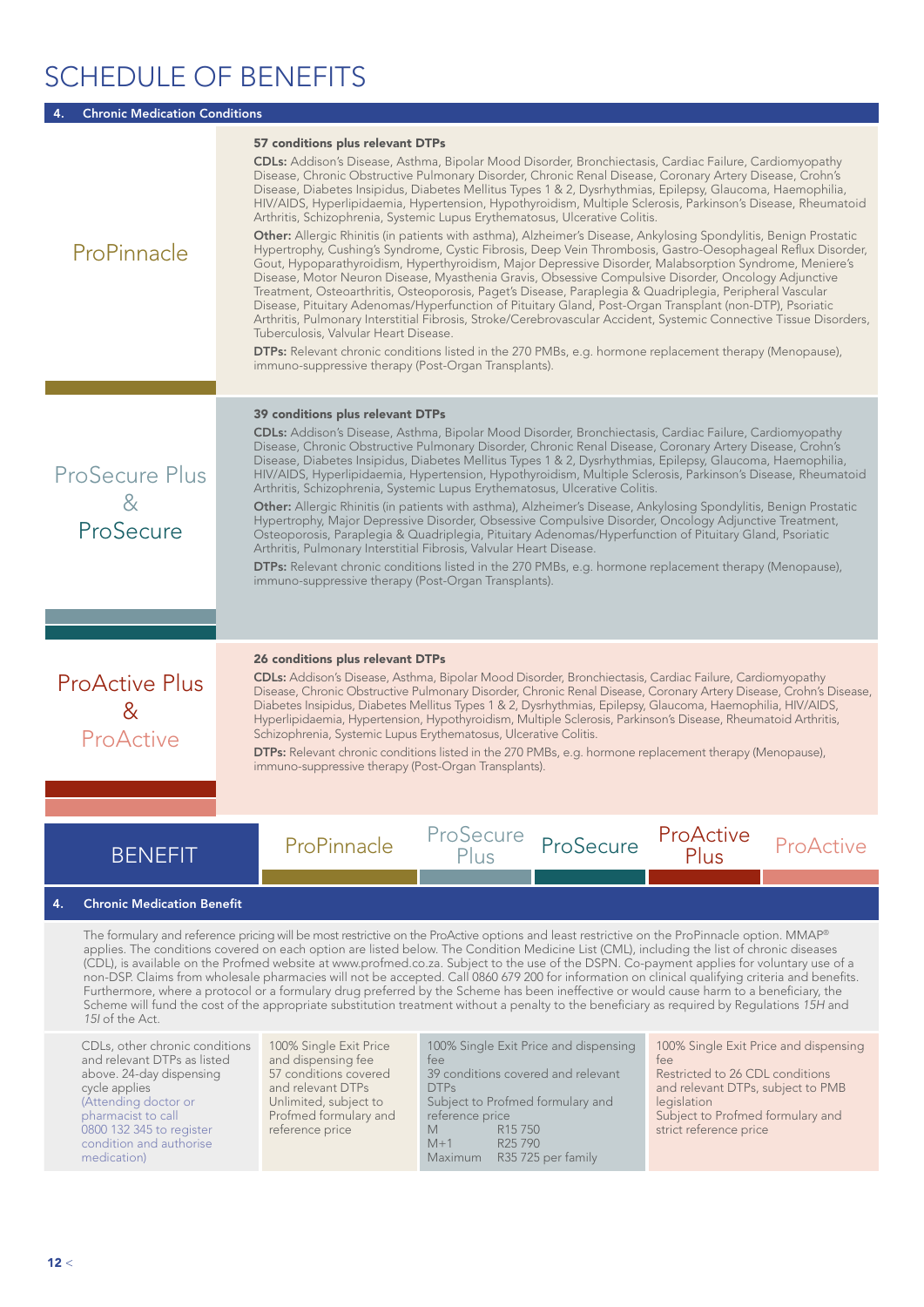|           | <b>BENEFIT</b>                                                                                                                                                                                                                                                                                          | ProPinnacle                                                                                                                                                                                                                                                  | ProSecure<br>Pro<br>Plus<br>Secure                                                                                                                                                                                        | ProActive<br>ProActive<br>Plus                                                                                                                     |  |
|-----------|---------------------------------------------------------------------------------------------------------------------------------------------------------------------------------------------------------------------------------------------------------------------------------------------------------|--------------------------------------------------------------------------------------------------------------------------------------------------------------------------------------------------------------------------------------------------------------|---------------------------------------------------------------------------------------------------------------------------------------------------------------------------------------------------------------------------|----------------------------------------------------------------------------------------------------------------------------------------------------|--|
| 5.        | Day-to-day Cover                                                                                                                                                                                                                                                                                        | All sub-limits for out-of-hospital benefits set out in this section, and benefits subject to the day-to-day limit in other<br>sections of this Schedule, are subject to the availability of the annual overall day-to-day limit, subject to PMB legislation. |                                                                                                                                                                                                                           |                                                                                                                                                    |  |
|           | Annual overall day-to-day limit<br>Available only through<br>relevant available day-to-day<br>sub-limits, where applicable                                                                                                                                                                              | R <sub>16</sub> 912<br>M<br>$M+1$<br>R <sub>25</sub> 050<br>R32 555 per family<br>Maximum                                                                                                                                                                    | M<br>R <sub>10</sub> 570<br>See Section 5A1 and 5E<br>$M+1$<br>R <sub>16</sub> 066<br>Subject to PMB legislation<br>R20 717 per family<br>Maximum                                                                         |                                                                                                                                                    |  |
| <b>5A</b> | <b>General Practitioners (GPs) and Specialists</b>                                                                                                                                                                                                                                                      |                                                                                                                                                                                                                                                              |                                                                                                                                                                                                                           |                                                                                                                                                    |  |
| 5A1       | Consultations                                                                                                                                                                                                                                                                                           | 100% Profmed Premium Tariff<br>Subject to day-to-day limit                                                                                                                                                                                                   | 100% Profmed Specific Tariff<br>Subject to day-to-day limit                                                                                                                                                               | 100% Profmed<br>Subject<br>Specific Tariff at<br>to PMB<br>GP rate<br>legislation<br>M<br>R1 000<br>R1 600<br>$M+1$<br>Maximum R2000<br>per family |  |
|           | 5A2 Non-hospital procedures in<br>doctor's rooms                                                                                                                                                                                                                                                        | 100% Profmed Premium Tariff<br>Subject to day-to-day limit                                                                                                                                                                                                   | 100% Profmed Specific Tariff<br>Subject to day-to-day limit                                                                                                                                                               | 100% Profmed<br>Subject<br><b>Specific Tariff</b><br>to PMB<br>Paid from<br>legislation<br>benefit 5A1                                             |  |
|           | 5A3 Psychiatric consultations<br>(out-of-hospital)<br>(See Section 1E6)                                                                                                                                                                                                                                 | 100% Profmed Premium Tariff<br>Paid from Psychiatric benefit<br>Not subject to day-to-day limit                                                                                                                                                              | 100% Profmed Specific Tariff<br>Paid from Psychiatric benefit<br>Not subject to day-to-day limit                                                                                                                          | PMBs paid from Psychiatric<br>1E6 benefit<br>Subject to PMB legislation                                                                            |  |
|           | 5A4 Clinical psychology<br>(out-of-hospital)<br>(See Section 1E6)                                                                                                                                                                                                                                       | 100% Profmed Tariff<br>Paid from Psychiatric benefit<br>Not subject to day-to-day limit                                                                                                                                                                      | 100% Profmed Tariff<br>Paid from Psychiatric benefit<br>Not subject to day-to-day limit                                                                                                                                   | PMBs paid from Psychiatric 1E6<br>benefit, subject to PMB legislation                                                                              |  |
|           | 5A5 Radiology and pathology<br>(Excluding MRI and CT scans)                                                                                                                                                                                                                                             | 80% Profmed Tariff<br>Subject to day-to-day limit                                                                                                                                                                                                            | 80% Profmed Tariff<br>Subject to day-to-day limit                                                                                                                                                                         | Subject to PMB legislation                                                                                                                         |  |
|           | 5A6 MRI, radio-isotope and CT scans<br>Specialist referral required,<br>except for CT scans<br>(See Section 1D2)<br>(Subject to pre-authorisation.<br>Call 0860 776 363 for<br>authorisation and protocols)                                                                                             | 80% Profmed Tariff<br>2 investigations per family in- or<br>out-of-hospital<br>Not subject to day-to-day limit                                                                                                                                               | 80% Profmed Tariff<br>2 investigations per family in- or<br>out-of-hospital<br>Subject to day-to-day limit<br>out-of-hospital                                                                                             | Subject to PMB legislation                                                                                                                         |  |
|           | 5A7 Emergency room visits<br>and facility fees at hospitals<br>that do not result in<br>hospitalisation                                                                                                                                                                                                 | 100% Profmed Negotiated Tariff<br>Subject to day-to-day limit                                                                                                                                                                                                | 100% Profmed Negotiated Tariff<br>Subject to PMB legislation<br>Subject to day-to-day limit                                                                                                                               |                                                                                                                                                    |  |
| <b>5B</b> | <b>Acute Medication</b>                                                                                                                                                                                                                                                                                 |                                                                                                                                                                                                                                                              |                                                                                                                                                                                                                           |                                                                                                                                                    |  |
|           | 5B1 Prescribed acute<br>medication<br>Subject to use of DSPN.<br>Co-payment applies for<br>voluntary use of a non-DSP.<br>Wholesale pharmacy claims<br>will not be accepted.<br>(Certain medication on repeat<br>script will be funded from this<br>benefit. Call 0860 679 200 for<br>more information) | 80% Single Exit Price and<br>dispensing fee<br>R9 513<br>M<br>$M+1$<br>R <sub>12</sub> 684<br>$M+2$<br>R13 530<br>$M+3$<br>R <sub>15</sub> 009<br>Maximum R17 758 per family<br>$MMAP®$ applies<br>Subject to day-to-day limit                               | 80% Single Exit Price and<br>dispensing fee<br>M.<br>R <sub>3</sub> 435<br>R5 142<br>$M+1$<br>R5 676<br>$M+2$<br>R5 887<br>$M+3$<br>Maximum R6 342 per family<br>MMAP <sup>®</sup> applies<br>Subject to day-to-day limit | Subject to PMB legislation                                                                                                                         |  |
|           | 5B2 Over-the-counter<br>medication<br>(See Section 5B1)                                                                                                                                                                                                                                                 | 80% of cost<br>R1 797 per family<br>Subject to acute medication and<br>day-to-day limit                                                                                                                                                                      | 80% of cost<br>R1 448 per family<br>Subject to acute medication and<br>day-to-day limit                                                                                                                                   | No benefit                                                                                                                                         |  |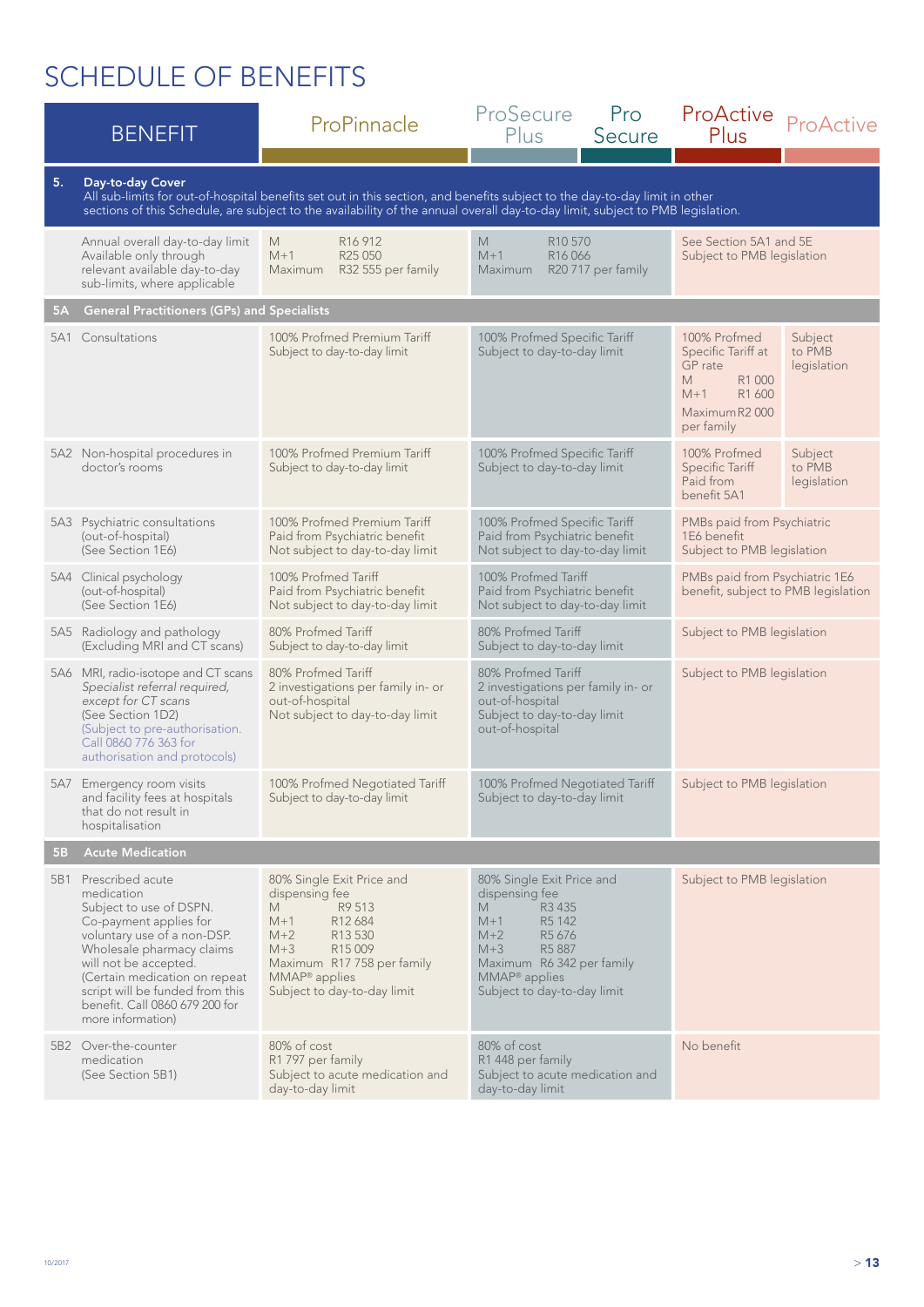|                | <b>BENEFIT</b>                                                                                                                                                                                                                                                                                                                                                                                                                                | ProPinnacle                                                                                                                                           | ProSecure<br>Plus                                                                                                                             | Pro<br>Secure | ProActive<br>Plus          | ProActive |
|----------------|-----------------------------------------------------------------------------------------------------------------------------------------------------------------------------------------------------------------------------------------------------------------------------------------------------------------------------------------------------------------------------------------------------------------------------------------------|-------------------------------------------------------------------------------------------------------------------------------------------------------|-----------------------------------------------------------------------------------------------------------------------------------------------|---------------|----------------------------|-----------|
| 5 <sub>C</sub> | <b>Supplementary Benefits</b>                                                                                                                                                                                                                                                                                                                                                                                                                 |                                                                                                                                                       |                                                                                                                                               |               |                            |           |
|                | 5C1 a) External prostheses and<br>appliances<br>Includes insulin pumps,<br>hearing aids, home<br>oxygen therapy and stoma<br>bags.<br>· Hearing aids: 1 pair every<br>24 months<br>· Insulin pumps: 1 every 48<br>months<br>· Home oxygen: subject to<br>use of the DSPN.<br>Co-payment applies for<br>voluntary use of a non-DSP<br>(Subject to protocols and<br>pre-authorisation.<br>Call 0860 776 363 for<br>authorisation and protocols) | 100% Profmed Negotiated Tariff<br>R19 872 per family<br>Hearing aids only: Additional<br>R3 752 per family<br>Not subject to day-to-day limit         | 100% Profmed Negotiated Tariff<br>R13 213 per family<br>Hearing aids only: Additional R6<br>236 per family<br>Not subject to day-to-day limit |               | Subject to PMB legislation |           |
|                | b) Other<br>Includes orthopaedic<br>braces, wheel chairs,<br>walking frames and<br>crutches                                                                                                                                                                                                                                                                                                                                                   | 100% Profmed Negotiated Tariff<br>R4 862 per family<br>Subject to day-to-day limit                                                                    | 100% Profmed Negotiated Tariff<br>R3 488 per family<br>Subject to day-to-day limit                                                            |               | Subject to PMB legislation |           |
|                | 5C2 Supplementary services<br>• Audiometrists<br>• Biokineticists<br>• Chiropractors<br>• Dieticians<br>• Occupational therapists<br>• Speech therapists<br>· Physiotherapists<br>• Podiatrists                                                                                                                                                                                                                                               | 100% Profmed Tariff<br>R <sub>2</sub> 748<br>M<br>Maximum R4 757 per family<br>Subject to day-to-day limit, and<br>PMB legislation                    | 100% Profmed Tariff<br>R <sub>2</sub> 537<br>M<br>Maximum R4 228 per family<br>Subject to day-to-day limit, and<br>PMB legislation            |               | Subject to PMB legislation |           |
|                | 5C3 Alternative health<br>practitioners<br>Including homeopaths and<br>homeopathic medication.<br>Practitioners must be<br>registered with The Allied<br>Health Professions Council                                                                                                                                                                                                                                                           | 80% of cost<br>R2 325 per family<br>R708 per family sub-limit for<br>homeopathic medication<br>Subject to day-to-day limit                            | No benefit                                                                                                                                    |               | No benefit                 |           |
| 5 <sub>D</sub> | <b>Optical Services</b>                                                                                                                                                                                                                                                                                                                                                                                                                       | Benefits are subject to protocols and are applied over a 24-month period. Lenses are limited to contact lenses OR spectacle lenses.                   |                                                                                                                                               |               |                            |           |
|                | 5D1 Eye examinations                                                                                                                                                                                                                                                                                                                                                                                                                          | 100% Profmed Optical Tariff<br>24-month benefit<br>Subject to day-to-day limit, and<br>PMB legislation                                                | 100% Profmed Optical Tariff<br>24-month benefit<br>Subject to day-to-day limit, and<br>PMB legislation                                        |               | Subject to PMB legislation |           |
|                | 5D2 Spectacles<br>a) Lenses (generic)<br>Single vision, bi-focal and<br>varifocal                                                                                                                                                                                                                                                                                                                                                             | 100% Profmed Optical Tariff<br>24-month benefit<br>Subject to day-to-day limit                                                                        | 100% Profmed Optical Tariff<br>24-month benefit<br>Subject to day-to-day limit                                                                |               | No benefit                 |           |
|                | b) Extras                                                                                                                                                                                                                                                                                                                                                                                                                                     | 100% Profmed Optical Tariff for<br>generic hard-coating and generic<br>plastic anti-reflex coating<br>24-month benefit<br>Subject to day-to-day limit | 100% Profmed Optical Tariff for<br>generic hard-coating<br>24-month benefit<br>Subject to day-to-day limit                                    |               | No benefit                 |           |
|                | c) Frames                                                                                                                                                                                                                                                                                                                                                                                                                                     | R1 184 per beneficiary<br>24-month benefit<br>Subject to day-to-day limit                                                                             | R861 per beneficiary<br>24-month benefit<br>Subject to day-to-day limit                                                                       |               | No benefit                 |           |
|                | 5D3 Contact lenses (clear)                                                                                                                                                                                                                                                                                                                                                                                                                    | R2 907 per beneficiary<br>24-month benefit<br>Subject to day-to-day limit                                                                             | R1 707 per beneficiary<br>24-month benefit<br>Subject to day-to-day limit                                                                     |               | No benefit                 |           |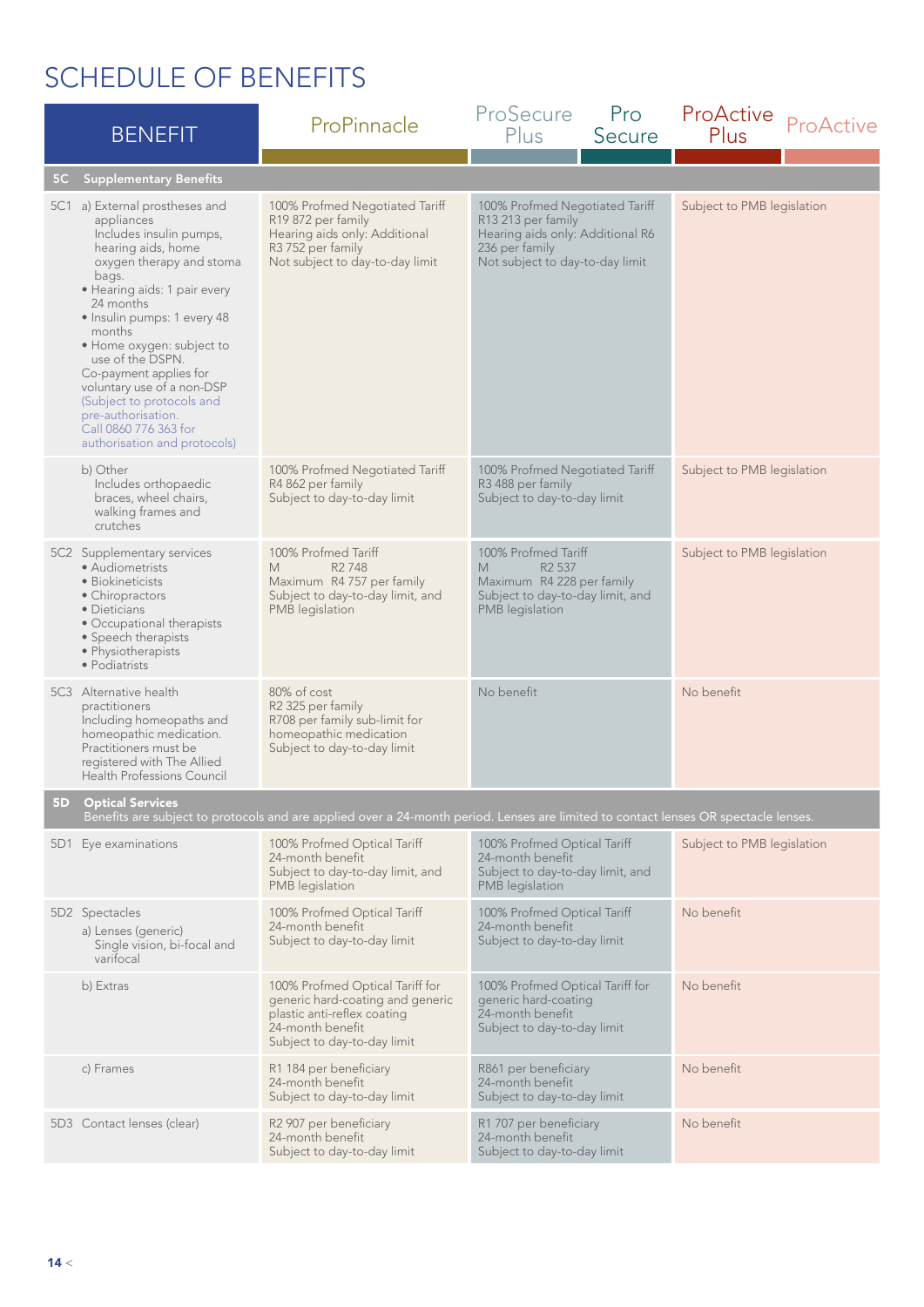|    | <b>BENEFIT</b>                                                                                                                                                                                                                                                                                                                                                                                                                                                                                                                                                                 | ProPinnacle                                                                                                                                                                                   | ProSecure<br>Plus                                                                                                                                                                             | Pro<br>Secure | ProActive ProActive<br>Plus                                                                                                                                |  |
|----|--------------------------------------------------------------------------------------------------------------------------------------------------------------------------------------------------------------------------------------------------------------------------------------------------------------------------------------------------------------------------------------------------------------------------------------------------------------------------------------------------------------------------------------------------------------------------------|-----------------------------------------------------------------------------------------------------------------------------------------------------------------------------------------------|-----------------------------------------------------------------------------------------------------------------------------------------------------------------------------------------------|---------------|------------------------------------------------------------------------------------------------------------------------------------------------------------|--|
|    | 5D4 Refractive eye surgery<br>Includes all costs related to the<br>admission and procedure, all<br>medical practitioner fees,<br>hospitalisation, etc.<br>(Subject to protocols and<br>pre-authorisation. Call<br>0860 776 363 for<br>authorisation and protocols)                                                                                                                                                                                                                                                                                                             | R3 303 per beneficiary<br>Not subject to day-to-day limit                                                                                                                                     | No benefit                                                                                                                                                                                    |               | No benefit                                                                                                                                                 |  |
| 5E | <b>Dentistry</b>                                                                                                                                                                                                                                                                                                                                                                                                                                                                                                                                                               | Benefits are subject to protocols and management. (See Section 1G for dentist and specialist fees in-hospital)                                                                                |                                                                                                                                                                                               |               |                                                                                                                                                            |  |
|    | Conservative and advanced<br>dentistry<br>Orthodontics available only<br>up to age 18.<br>(Orthodontics and implants<br>subject to pre-authorisation.<br>Call 0860 679 200 for<br>authorisation and protocols)                                                                                                                                                                                                                                                                                                                                                                 | 100% Profmed Dental Tariff<br>R6 469 per beneficiary<br>Maximum R12 938 per family<br>Not subject to day-to-day limit                                                                         | 100% Profmed Dental Tariff<br>R5 507 per beneficiary<br>Maximum R11 100 per family<br>Not subject to day-to-day limit                                                                         |               | 100% Profmed Dental Tariff<br>R555 per beneficiary<br>Maximum R1 586 per family                                                                            |  |
| 5F | <b>Trauma and HIV Assistance Programme</b><br>Benefit covers trauma and HIV exposure as a result of crime, e.g. assault or rape, and HIV exposure resulting from crime and occupational<br>injuries, e.g. needle-stick injury. Where relevant, victims will be accompanied by an appropriate, qualified professional to identity parades and<br>court appearances for emotional support. Call 0861 776 363 for 24-hour assistance. Benefits are subject to the use of the DSP. Co-payment<br>applies for voluntary use of a non-DSP. Subject to case management and protocols. |                                                                                                                                                                                               |                                                                                                                                                                                               |               |                                                                                                                                                            |  |
|    | 5F1 Counselling<br>a) Telephonic counselling                                                                                                                                                                                                                                                                                                                                                                                                                                                                                                                                   | 100% Profmed Negotiated Tariff<br>Appropriate number of sessions<br>as determined by the designated<br>case manager<br>Not subject to day-to-day limit                                        | 100% Profmed Negotiated Tariff<br>Appropriate number of sessions<br>as determined by the designated<br>case manager<br>Not subject to day-to-day limit                                        |               | 100% Profmed Negotiated Tariff<br>Appropriate number of sessions<br>as determined by the designated<br>case manager                                        |  |
|    | b) Face-to-face counselling                                                                                                                                                                                                                                                                                                                                                                                                                                                                                                                                                    | 100% Profmed Negotiated Tariff<br>Up to four sessions per incident<br>Thereafter, paid from Psychiatric<br>(1E6) benefit and subject to PMB<br>legislation<br>Not subject to day-to-day limit | 100% Profmed Negotiated Tariff<br>Up to four sessions per incident<br>Thereafter, paid from Psychiatric<br>(1E6) benefit and subject to PMB<br>legislation<br>Not subject to day-to-day limit |               | 100% Profmed Negotiated Tariff<br>Up to four sessions per incident<br>Thereafter, paid from Psychiatric<br>(1E6) benefit and subject to PMB<br>legislation |  |
|    | 5F2 HIV post-exposure<br>management<br>2 doctor's consultations, 30 days'<br>PEP medication, pathology<br>and 3 - 6 months' HIV exposure<br>management                                                                                                                                                                                                                                                                                                                                                                                                                         | 100% Profmed Negotiated Tariff<br>1 course of treatment per<br>beneficiary per incident at DSP<br>Subject to PMB legislation<br>Not subject to day-to-day limit                               | 100% Profmed Negotiated Tariff<br>1 course of treatment per<br>beneficiary per incident at DSP<br>Subject to PMB legislation<br>Not subject to day-to-day limit                               |               | 100% Profmed Negotiated Tariff<br>1 course of treatment per<br>beneficiary per incident at DSP<br>Subject to PMB legislation                               |  |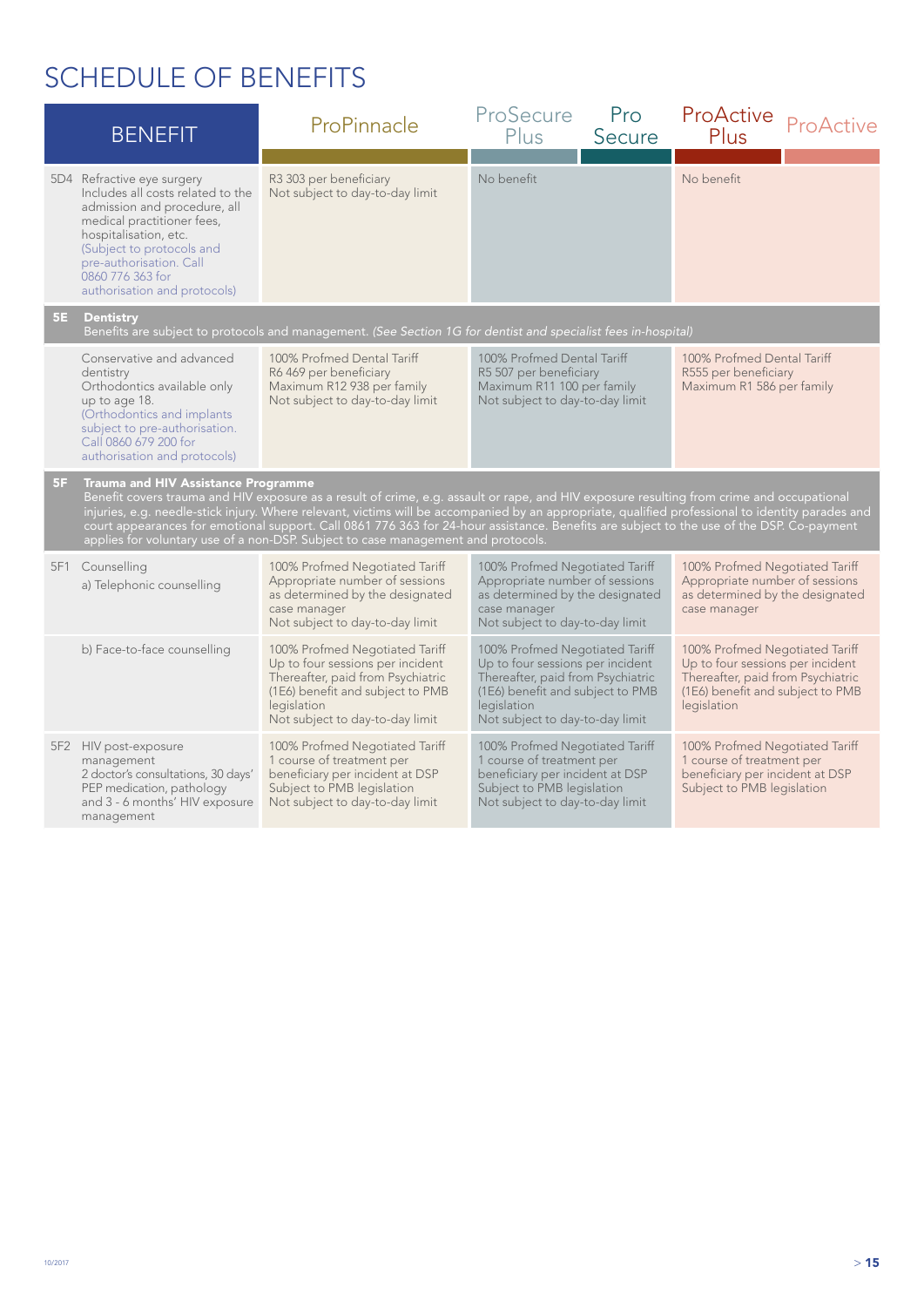|    | <b>BENEFIT</b>                                                                                                                                                                                   | ProPinnacle                                                                                                                                                                                                                                      | ProSecure<br>Plus                                                                                                                                       | <b>Pro</b><br>Secure                                                               | ProActive<br>Plus                                 | ProActive                                 |
|----|--------------------------------------------------------------------------------------------------------------------------------------------------------------------------------------------------|--------------------------------------------------------------------------------------------------------------------------------------------------------------------------------------------------------------------------------------------------|---------------------------------------------------------------------------------------------------------------------------------------------------------|------------------------------------------------------------------------------------|---------------------------------------------------|-------------------------------------------|
| 6. | <b>Maternity</b>                                                                                                                                                                                 | Call 0860 776 363 where pre-authorisation is required and for more information on clinical qualifying criteria and benefits.<br>Subject to PMB legislation. Expectant mothers can download the Profmed app to access the Profmed Baby programme. |                                                                                                                                                         |                                                                                    |                                                   |                                           |
| 6A | Day-to-day Cover                                                                                                                                                                                 |                                                                                                                                                                                                                                                  |                                                                                                                                                         |                                                                                    |                                                   |                                           |
|    | 6A1 Ultra-sound scans (ante-natal)                                                                                                                                                               | 100% Profmed Tariff<br>2 scans per pregnancy<br>Subject to day-to-day limit                                                                                                                                                                      | 100% Profmed Tariff<br>Subject to PMB legislation<br>2 scans per pregnancy<br>Subject to day-to-day limit                                               |                                                                                    |                                                   |                                           |
|    | 6A2 Consultations<br>Ante-/post-natal consultations<br>by a medical practitioner                                                                                                                 | 100% Profmed Premium Tariff<br>13 visits per pregnancy<br>Subject to day-to-day limit                                                                                                                                                            | 100% Profmed Specific Tariff<br>13 visits per pregnancy<br>Subject to day-to-day limit                                                                  |                                                                                    | Subject to PMB legislation                        |                                           |
|    | 6A3 Consultations<br>Ante-/post-natal consultations<br>by a registered midwife                                                                                                                   | 100% Profmed Tariff<br>13 visits per pregnancy<br>Subject to day-to-day limit                                                                                                                                                                    | 100% Profmed Tariff<br>13 visits per pregnancy<br>Subject to day-to-day limit                                                                           |                                                                                    | Subject to PMB legislation                        |                                           |
|    | 6A4 Out-patient visits to hospital/<br>clinic for investigations,<br>e.g. tococardiography                                                                                                       | 80% Profmed Tariff<br>Subject to day-to-day limit                                                                                                                                                                                                | 80% Profmed Tariff<br>Subject to day-to-day limit                                                                                                       |                                                                                    | Subject to PMB legislation                        |                                           |
|    | 6A5 Ante-natal exercises by<br>registered healthcare<br>practitioner                                                                                                                             | 80% Profmed Tariff<br>R951 per family<br>Subject to day-to-day limit                                                                                                                                                                             | No benefit<br>No benefit                                                                                                                                |                                                                                    |                                                   |                                           |
|    | 6A6 Prescribed medication<br>during pregnancy<br>(See Section 5B1)                                                                                                                               | 80% Single Exit Price and<br>dispensing fee<br>Paid from acute medication limit,<br>subject to the availability of funds<br>Subject to day-to-day limit                                                                                          | 80% Single Exit Price and<br>dispensing fee<br>Paid from acute medication limit,<br>subject to the availability of funds<br>Subject to day-to-day limit |                                                                                    | Subject to PMB legislation                        |                                           |
| 6В | Hospitalisation                                                                                                                                                                                  |                                                                                                                                                                                                                                                  |                                                                                                                                                         |                                                                                    |                                                   |                                           |
|    | 6B1 In-patient hospitalisation<br>(ante-natal)<br>(Subject to pre-authorisation)                                                                                                                 | 100% Profmed Negotiated Tariff in<br>private ward                                                                                                                                                                                                | 100% Profmed Negotiated Tariff<br>in general ward                                                                                                       |                                                                                    | 100% Profmed Negotiated Tariff<br>in general ward |                                           |
|    | 6B2 Delivery fee by GP or specialist                                                                                                                                                             | 100% Profmed<br>Premium Tariff                                                                                                                                                                                                                   | 100% Profmed<br>Plus Tariff                                                                                                                             | 100%<br>Profmed<br><b>Specific Tariff</b>                                          | 100% Profmed<br>Plus Tariff                       | 100%<br>Profmed<br>Specific Tariff        |
|    | 6B3 Delivery fee by registered<br>midwife                                                                                                                                                        | 100% Profmed Tariff                                                                                                                                                                                                                              | 100% Profmed Tariff                                                                                                                                     |                                                                                    | 100% Profmed Tariff                               |                                           |
|    | 6B4 Labour ward                                                                                                                                                                                  | 100% Profmed Negotiated Tariff                                                                                                                                                                                                                   | 100% Profmed Negotiated Tariff                                                                                                                          |                                                                                    | 100% Profmed Negotiated Tariff                    |                                           |
|    | 6B5 Ward accommodation<br>(post-delivery):<br>Normal delivery - 3 days<br>Caesarean section - 4 days                                                                                             | 100% Profmed Negotiated Tariff in<br>private ward                                                                                                                                                                                                | 100% Profmed<br>Negotiated<br>Tariff in private<br>ward                                                                                                 | 100%<br>Profmed<br>Negotiated<br>Tariff in<br>general ward                         | 100% Profmed Negotiated Tariff<br>in general ward |                                           |
|    | 6B6 Theatre and recovery room                                                                                                                                                                    | 100% Profmed Negotiated Tariff                                                                                                                                                                                                                   | 100% Profmed Negotiated Tariff                                                                                                                          |                                                                                    | 100% Profmed Negotiated Tariff                    |                                           |
|    | 6B7 Other medical practitioner<br>services, e.g. pathology and<br>radiology while in hospital                                                                                                    | 100% Profmed Tariff                                                                                                                                                                                                                              | 100% Profmed Tariff                                                                                                                                     |                                                                                    | 100% Profmed Tariff                               |                                           |
|    | 6B8 Consultations while in hospital                                                                                                                                                              | 100% Profmed Premium Tariff                                                                                                                                                                                                                      | 100% Profmed<br>Plus Tariff                                                                                                                             | 100%<br>Profmed<br><b>Specific Tariff</b>                                          | 100% Profmed<br>Plus Tariff                       | 100%<br>Profmed<br><b>Specific Tariff</b> |
|    | 6B9 Home nursing (post-natal)<br>48-hour benefit in the event<br>of a home delivery or if<br>discharged from a birthing unit<br>within 24 hours after delivery<br>(Subject to pre-authorisation) | Subject to Section 1E5(a) of this<br>Schedule                                                                                                                                                                                                    | Schedule                                                                                                                                                | Subject to Section 1E5(a) of this<br>Subject to Section 1E5(a) of this<br>Schedule |                                                   |                                           |
|    | 6B10 Neonatal care<br>Neonate must be registered<br>as a dependant on Profmed<br>(Subject to pre-authorisation)                                                                                  | 100% Profmed Negotiated Tariff                                                                                                                                                                                                                   | 100% Profmed Negotiated Tariff                                                                                                                          |                                                                                    | 100% Profmed Negotiated Tariff                    |                                           |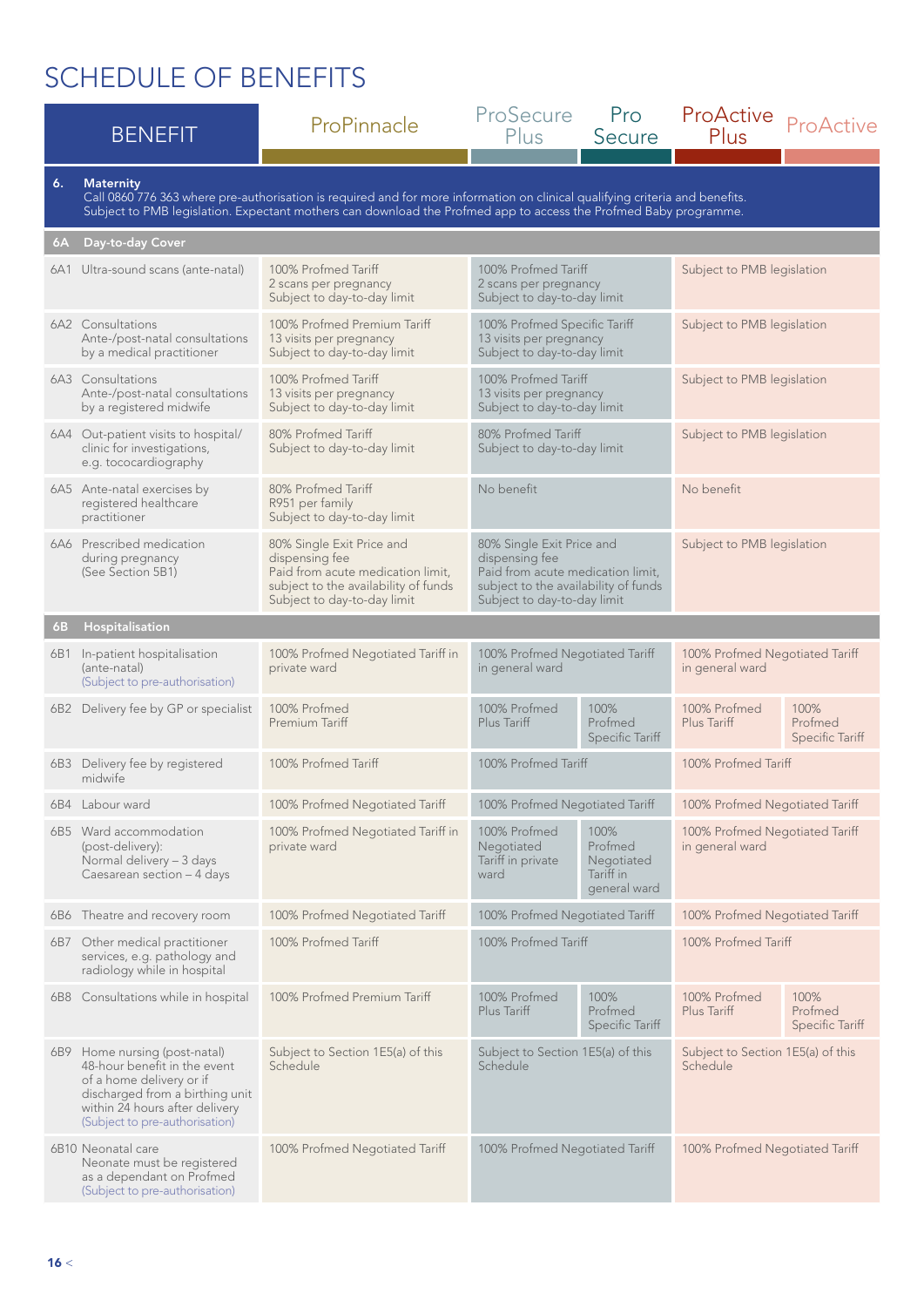|    | <b>BENEFIT</b>                                                                                                                                                                                                                               | ProPinnacle                                                                                                                                                                                                                                                                                                                                                                                                                                                                                                                                                                                                                                                                                                                  | ProSecure<br>Plus                                                                                                                                                                                                                                                                                                                     | Pro<br>Secure | ProActive<br>Plus                                                                       | ProActive |
|----|----------------------------------------------------------------------------------------------------------------------------------------------------------------------------------------------------------------------------------------------|------------------------------------------------------------------------------------------------------------------------------------------------------------------------------------------------------------------------------------------------------------------------------------------------------------------------------------------------------------------------------------------------------------------------------------------------------------------------------------------------------------------------------------------------------------------------------------------------------------------------------------------------------------------------------------------------------------------------------|---------------------------------------------------------------------------------------------------------------------------------------------------------------------------------------------------------------------------------------------------------------------------------------------------------------------------------------|---------------|-----------------------------------------------------------------------------------------|-----------|
| 7. | International Travel Medical Assistance<br>restrictions, exclusions and claims process.<br>Subject to case management and protocols.                                                                                                         | This benefit covers members for medical emergencies while travelling internationally. Members who live outside South Africa in the SADC<br>Region are covered under this benefit when travelling outside the borders of their country of residence, except to South Africa where<br>option-specific benefits apply. Consult the International Travel Medical Assistance Benefit Document available on the website for the benefits,<br>For medical assistance while travelling, it is necessary to call International SOS on +27 11 541 1225 prior to receiving treatment to avoid a<br>co-payment. The Information Guide contains more information on the claims process and details of this benefit, or call 0860 679 200. |                                                                                                                                                                                                                                                                                                                                       |               |                                                                                         |           |
|    | In- and out-of-hospital<br>emergency medical expenses<br>Out-of-hospital expenses<br>exceeding R1 100 and<br>hospitalisation must be<br>pre-authorised.<br>(Benefits subject to<br>protocols and pre-authorisation.<br>Call +27 11 541 1225) | R6 million per beneficiary per<br>journey<br>R1 100 excess per beneficiary<br>per journey on out-of-hospital<br>expenses. Out-of-hospital benefits<br>only available if the claim relates<br>to day-to-day benefits available on<br>this option<br>Spectacles or contact lenses<br>limited to R3 300, subject to the<br>R1 100 excess                                                                                                                                                                                                                                                                                                                                                                                        | R6 million per beneficiary per<br>journey<br>R1 100 excess per beneficiary<br>per journey on out-of-hospital<br>expenses. Out-of-hospital<br>benefits only available if the claim<br>relates to day-to-day benefits<br>available on this option<br>Spectacles or contact lenses<br>limited to R3 300, subject to the<br>R1 100 excess |               | R6 million per beneficiary per<br>journey<br>No benefit for out-of-hospital<br>expenses |           |

*Contributions and benefits are subject to ratification by the Council for Medical Schemes. This published Schedule is subject to the rules approved by the Board of Trustees and in the event of a dispute the approved rules of the Scheme will prevail. All benefits are subject to the PMB legislation. FSP No. 43918. E&OE.*